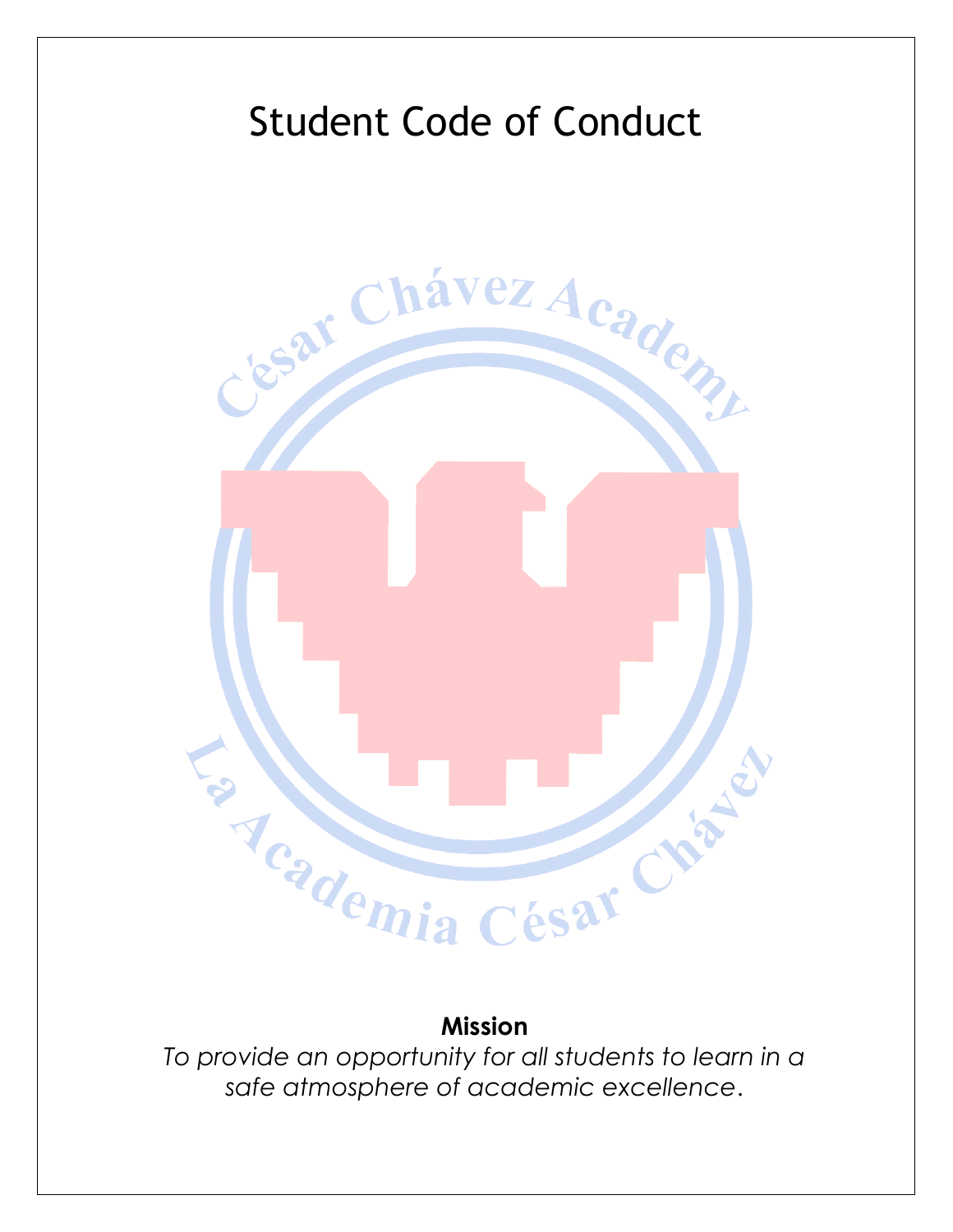| EXPRESSION.                 |      |
|-----------------------------|------|
|                             |      |
|                             |      |
|                             |      |
|                             |      |
|                             |      |
|                             |      |
|                             |      |
|                             |      |
|                             |      |
|                             |      |
|                             |      |
|                             |      |
|                             |      |
|                             | . 14 |
|                             |      |
|                             |      |
|                             |      |
|                             |      |
| ABSENCES COUNTED AS PRESENT |      |
|                             |      |
|                             |      |
|                             |      |
|                             |      |
|                             |      |
|                             |      |
|                             |      |
|                             |      |
|                             |      |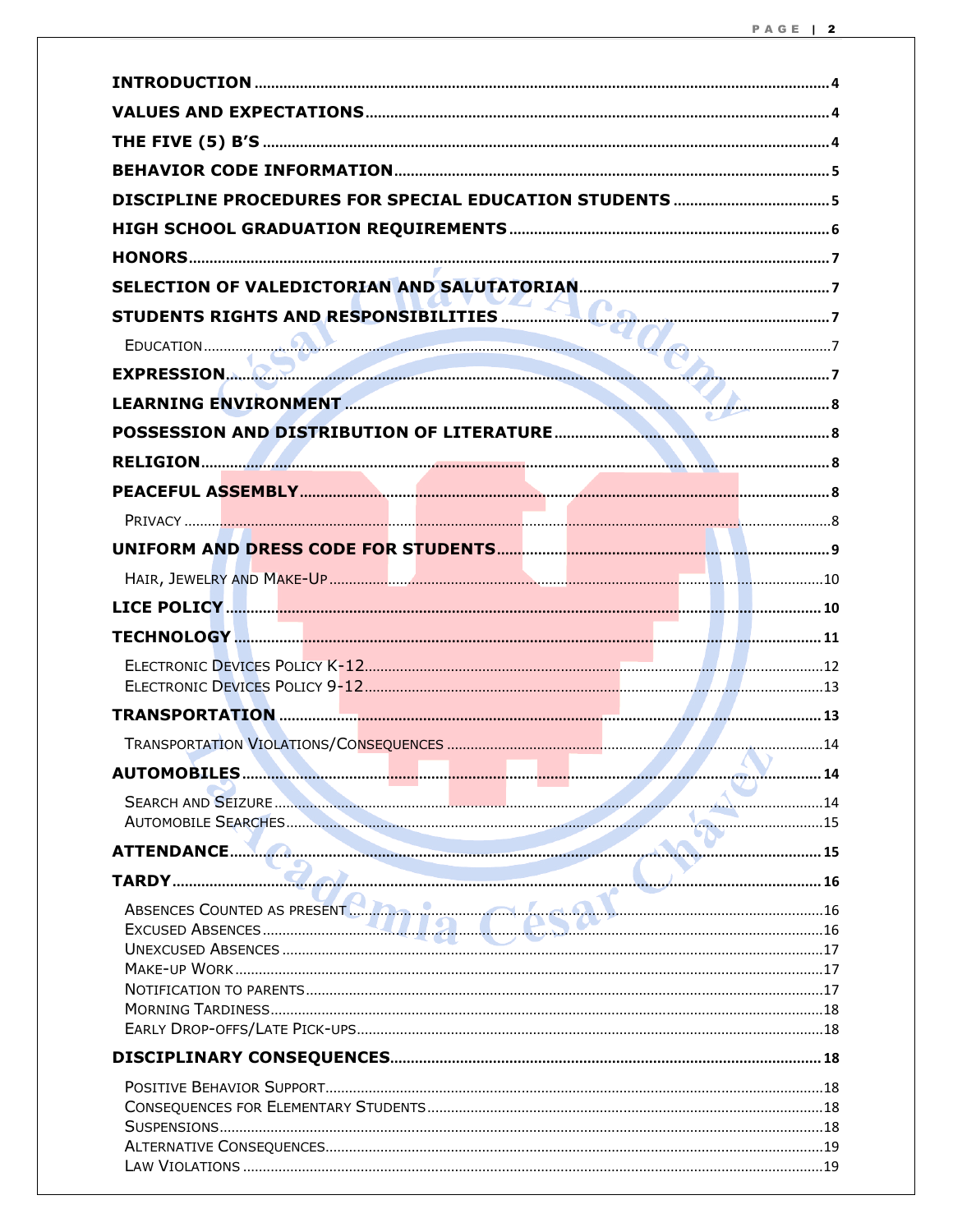| ACKNOWLEDGMENT       |  |
|----------------------|--|
| CÉSAR CHÁVEZ ACADEMY |  |
|                      |  |
|                      |  |

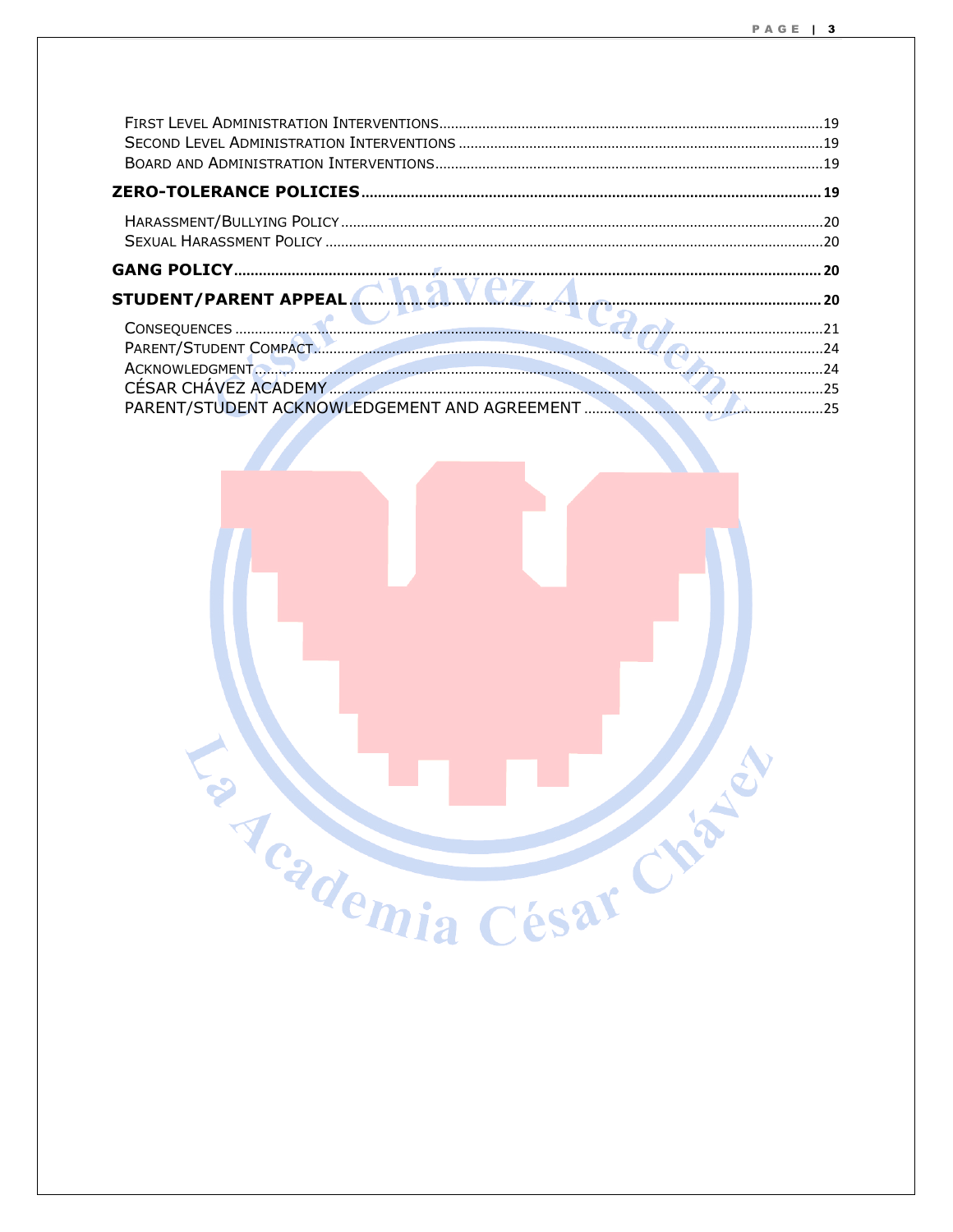### Introduction

César Chávez Academy (CCA), in cooperation with parents and community, will provide an opportunity for all students to learn in a safe atmosphere of academic excellence.

**Vision:** Our vision at César Chávez Academy is to become the premier K-12 college prep charter school in Michigan.

**Motto: ¡Si Se Puede! Yes we can!** 

**Mission:** To provide an opportunity for all students to learn in a safe atmosphere of academic excellence.

### **Belief Statements**

- **We believe every child is entitled to a safe and orderly learning environment.**
- **We believe all children will grow academically, socially, and physically.**
- $\triangleright$  We believe that the involvement of the family in the educational process is integral to their **child's success.**
- **We believe in meeting the diverse needs of our students.**
- **We believe all students will be prepared to become positive, productive members of the community.**
- **We believe that creativity in teaching is essential to the learning process**.

### Values and Expectations

- 1. Dress for Success
	- -Come to school dressed and groomed everyday
- 2. Are honest, reliable and hard workers
	- **EXEQ 1** Are on time to class everyday
- 3. Learn and improve everyday
	- Put forth their best effort
- 4. Respect self and other people's feelings, space and things
	- -Language will always be appropriate and respectful
	- -Never accept "bullying" and intimidation
	- - Do not tolerate physical or verbal confrontation
		- -Keep our building and ground clean, "litter free" and "graffiti free"
- 5. Create great options and choices for their lives<br>
Make good decisions<br>
Plan, prepare and pursue<br>
Plan, prepare and pursue<br>
Plan (5) B's<br>
1. Be on the lives
	- - Make good decisions
		- Plan, prepare and pursue

# The Five (5) B's

1. Be on time.

-

- 2. Be in uniform.
- 3. Be prepared.
- 4. Be respectful
- 5. Be aware of your and other's personal space.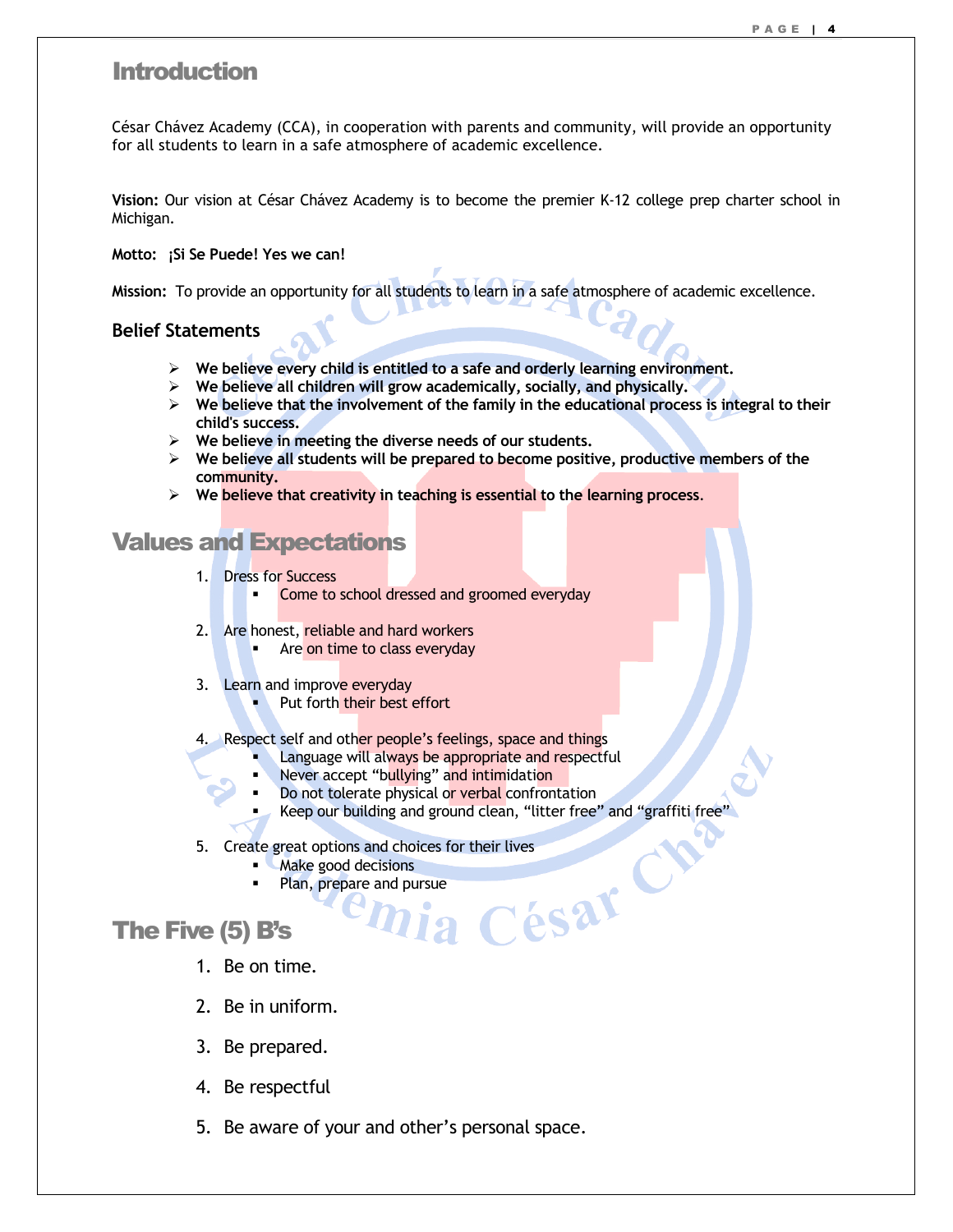### Behavior Code Information

Our school has high expectations of all students. In order for students to reach their potential, classrooms and schools must be free of disruptive behavior.

Maintaining good discipline within the schools is also a community responsibility. Parents must be familiar with and supportive of school standards and work closely with staff.

Whenever possible, a teacher will ask parents for help in correcting a problem. If the situation continues or is serious, the teacher will seek assistance from the school leader or his/her designee or a local community agency for professional intervention services.

CCA does not discriminate on the basis of race, gender, economic or documentation status, handicap, sexual orientation or national origin in regard to disciplinary actions against students.

Rules and regulations apply to students on school grounds and premises before, during and after school hours; during school events or functions off of school grounds; when traveling to and from school or to a school activity, function or event; at bus stops or at any time or place which may affect an educational function or be identified with CCA.

Examples of most rules are provided. Each rule is accompanied by the range of consequences to be incurred upon the violation of that rule. The school administrator will determine the level of the consequence based on such factors as the age of student and the severity of the offense.

CCA does not permit employees to use corporal punishment (the physical striking of a student as a disciplinary measure) in disciplining a student. It is recognized that reasonable use of physical force and restraint may be necessary to stop a disturbance that threatens physical injury to others to obtain possession of dangerous objects from students; for the purpose of self-defense; or for the protection of persons or property.

The teacher and/or administrator may use various means in an attempt to change student behavior including, but not limited to: Counseling students; assigning detentions; having conferences with parents; assigning extra responsibilities or time in school (placing the student in a "time-out" room or an in-school suspension room). Additional options may include assigning a community service project, referral to an intervention team; or removing the child from class for a day, pending review of the situation. The school leader/designee and teachers may cooperatively remove a student from a classroom for more than one (1) day if this consequence would be beneficial in solving the problem. A school administrator may use any of these and up to ten (10) days of suspension, and in some cases, a school leader may recommend a student be placed in an alternative program or expelled.

School leaders may also establish rules and regulations, as long as they are consistent with the Behavior Code, the policies set by the CCA School Board, or other rules and regulations established by The Leona Group, LLC.

# Discipline Procedures for Special Education Students

General education, special education and ELL (English Language Learners) students are subject to disciplinary procedures, which promote positive behavioral change and/or ensure the well-being of others. The goal is to have all students function successfully in their educational and social environments and to protect fellow students, school staff members, and public property.

Disciplinary procedures affecting students identified as needing special education services will be administered in compliance with federal and state laws. A casual conference will be scheduled if disciplinary charges recommending expulsion are filed. A copy of the suspension/expulsion procedures for special education students is available in the CCA Special Needs office.

For more information regarding ELL please contact Patty Salinas at 313.843.9440.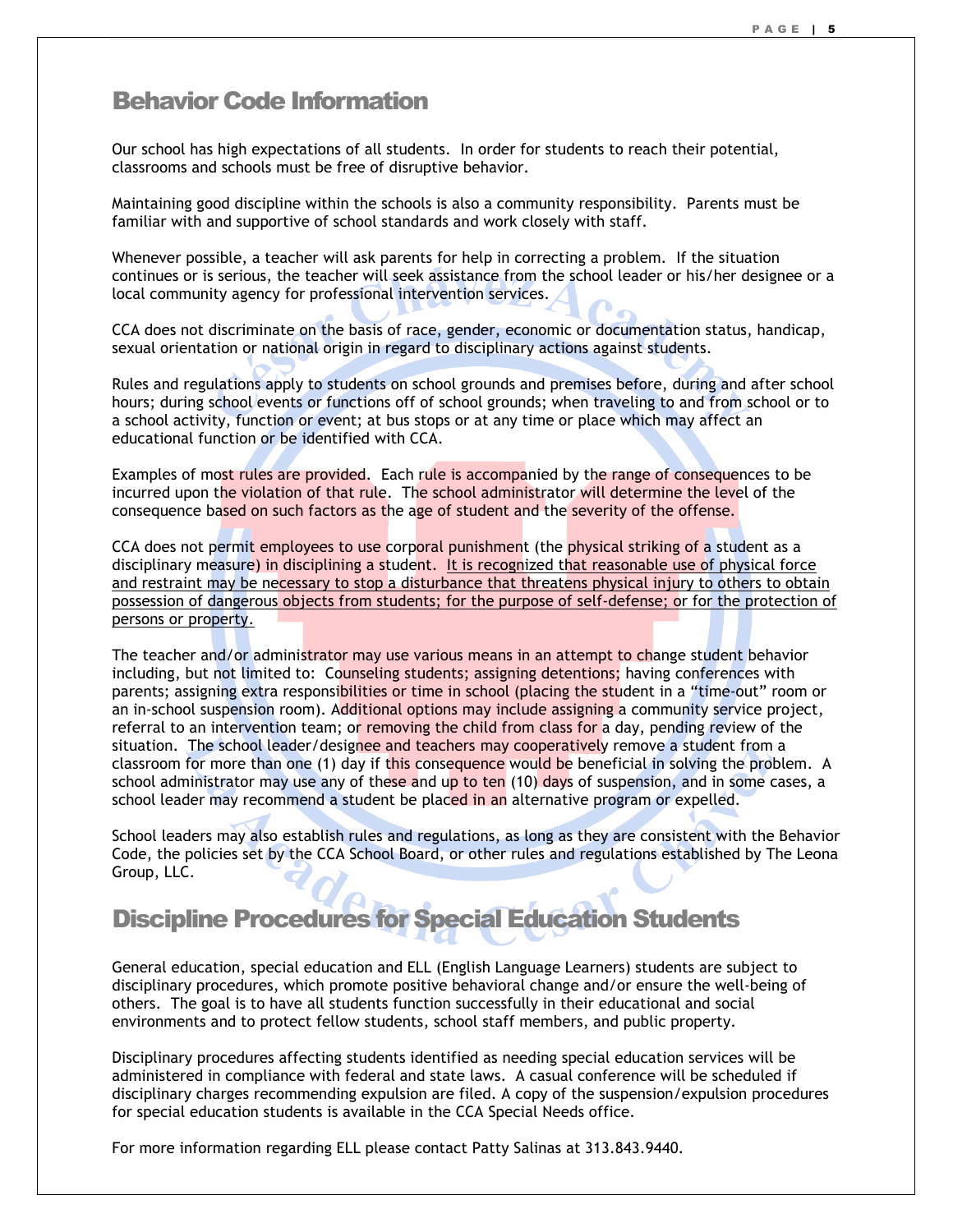MIL

# High School Graduation Requirements

In addition to state requirements, students are also required to fill additional credit hours throughout their high school career. Students are required to fulfill a full credit hour for community service. This credit hour is earned through one hundred hours of community service. Students are also required to take other electives that are relevant to their development as students. This includes up to 8 additional credit hours. Students also have the requirements of having up to 4 credit hours in career preparation classes which include junior and senior project.

César Chávez Academy follows the Michigan Merit Curriculum to prepare students with the knowledge and skills needed pursue post secondary education.

The Michigan Merit Curriculum High School Graduation Requirements are as follows:

#### **Mathematics-4 credits**

Algebra I Geometry

Algebra II One math course in final year of high school

#### **English Language Arts- 4 credits**

English Language Arts 9 English Language Arts 11 English Language Arts 10 English Language Arts 12

**Science- 3 credits**  Physics or Chemistry

Biology **Contract Cone** and Cone additional science credit

**Social Studies- 3 credits**  .5 credit in Civics .5 credit in Economics

U.S. History and Geography World History and Geography

#### **Physical Education & Health- 1 credit**

**Visual, Performing and Applied Arts- 1 credit** 

**Online Learning Experience**  Course, learning or integrated learning experience

#### **Language other than English-2 credits**

In grades 9-12; or an equivalent learning experience in grades K-12 for students entering third grade in 2006 (Class of 2016)

César C

Additional requirements:

**Community Service** (100 hours) 1 credit hour

**Career classes:** up to 4 credit hours (including junior & senior project)

**Electives:** up to 8 credit hours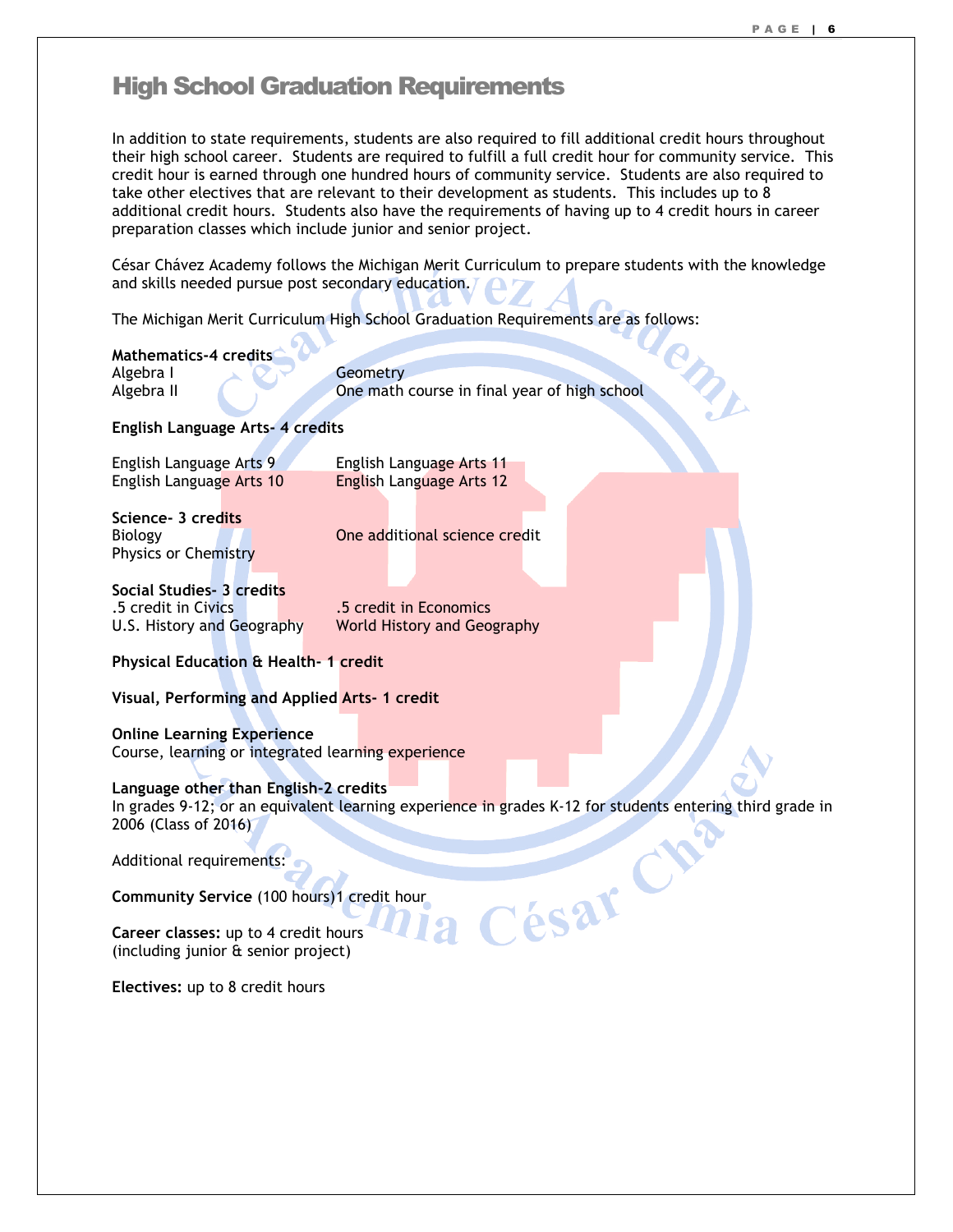### **Honors**

César Chávez Academy (8-12) is proud of its students and it is an honor to be able to honor students who have achieved academic excellence.

At the end of every card marking CCA, will determine whether a student has achieved academic excellence based on their cumulative GPA.

In order to qualify for the Principal's List a student must achieve a GPA of 3.50 or better. To qualify for Honor Roll a student must achieve a GPA of 3.49 to 3.00 and cannot have any letter grade lower than a C in any subject.

# Selection of Valedictorian and Salutatorian

The valedictorian designation for the high school shall be the student who has the highest cumulative GPA in his/her 12<sup>th</sup> grade year. (To qualify a student must have earned their final eleven (11) credits and a minimum of one (1) year at CCA High School, both required and elective, shall count in determining final average.)

# Students Rights and Responsibilities

The following statements summarize student rights and responsibilities per state and local laws to help explain the relationship between and among students. In exercising their rights, students shall not disrupt the educational process or force upon, endanger or deny others their rights.

### Education

**Right**- Students have the right to a public education unimpaired because of gender, race, religion, national origin, pregnancy, disability, parenthood, marital status, economic status or any reason not related to their individual capabilities. Education<br>
Right-<br>
race,<br>
econo<br>
Respo<br>
individ

**Responsibility**- Students have the responsibility to avoid actions or activities, individually or cooperatively, which shall interfere with the right of any person to public education.

### **Expression**

**Right**- Students have the right to express themselves in speech, writing or symbolism within boundaries of law and policies of the school system.

**Responsibility**- Students have the responsibility to ensure that such expression does not disrupt the educational process, present health or safety hazards, damage public property, infringe on the rights of others, or violate the law or the requirements for the *Student Rights and Responsibilities & Behavior Code* and other CCA Board policies.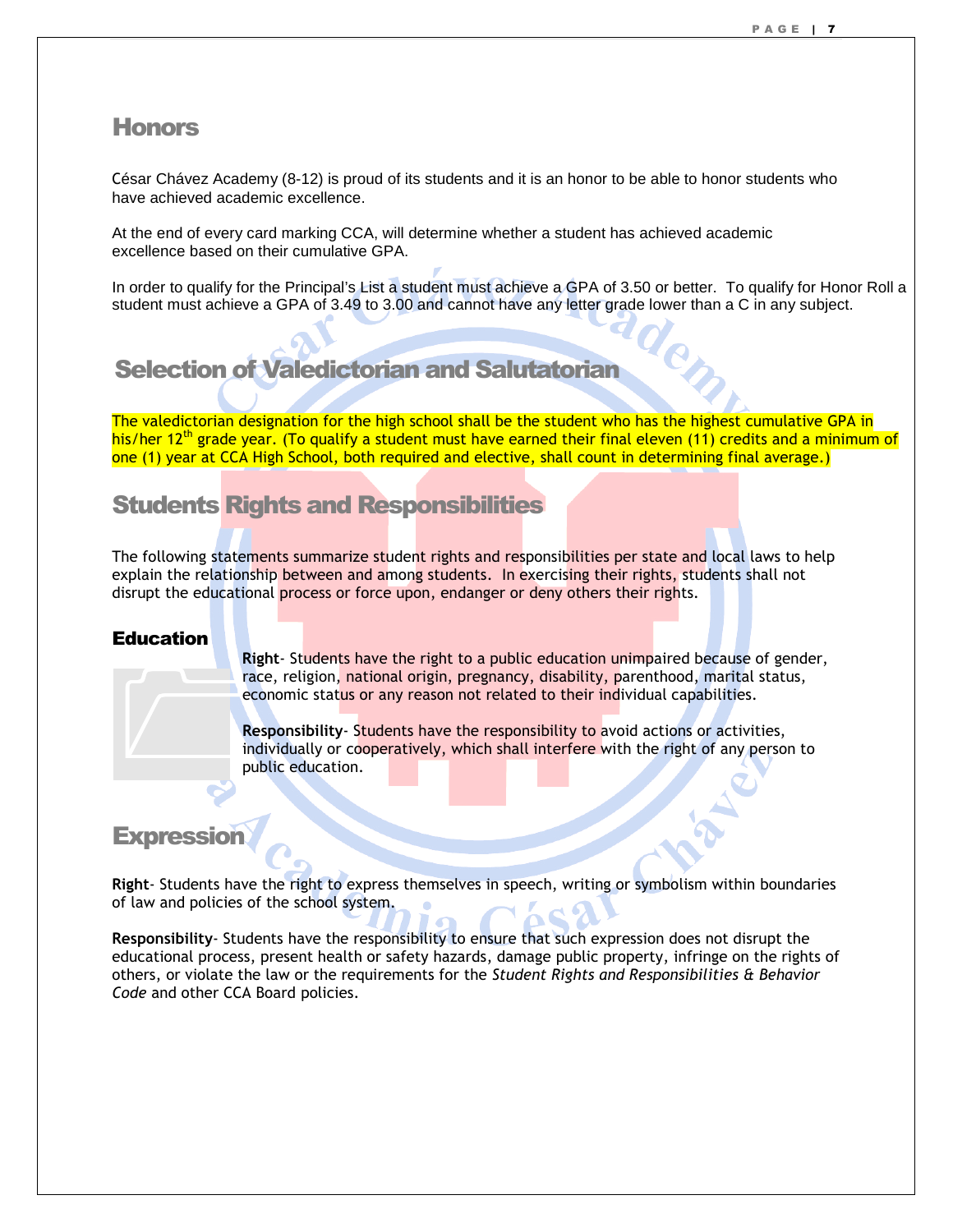### Learning Environment

- **Right** Students have the right to an orderly school and classroom environment that will promote learning for all students.
- **Responsibility** Students have the responsibility to ensure that their actions do not disrupt the classroom environment or school activities.

# Possession and Distribution of Literature

- **Right** Students have the right to possess and distribute literature, including but not limited to, newspapers, magazines, leaflets and pamphlets within the law and Board policies.
- **Responsibility** Students must ensure that distribution (or possession) of literature will not conflict with or infringe upon school activities, the rights of others, or contain religious, racial or ethnic slurs. The school leader will review and shall determine the time, place and manner of distribution.

### Religion

- **Right** Students have the right to their own religious beliefs.
- **Responsibility** Students have the responsibility to ensure that in exercising their own religious freedom, they do not violate other students' constitutional right to religious freedom.

# Peaceful Assembly

- **Right** Students have the right to peaceful assembly.
- **Responsibility** Students have the responsibility to secure approval for using school facilities for assembly, to discuss with an administrator the appropriateness of the facility for the functions, and to ensure that such assembly does not disrupt the educational process. Non-availability of adequate supervision shall constitute grounds for disapproval of such assembly.

### **Privacy**

- **Right** Students have the right to protection from unlawful searches and seizures of their personal possession(s) or their person without reasonable cause. Any reasonable suspicion is cause for a lawful search and seizure.
- **Responsibility** Students have the responsibility not to endanger themselves, other students, school personnel, or the general public by possessing material or objects which are potential hazardous and/or prohibited by federal, state, or local law, or the requirements of the CCA Behavior Code.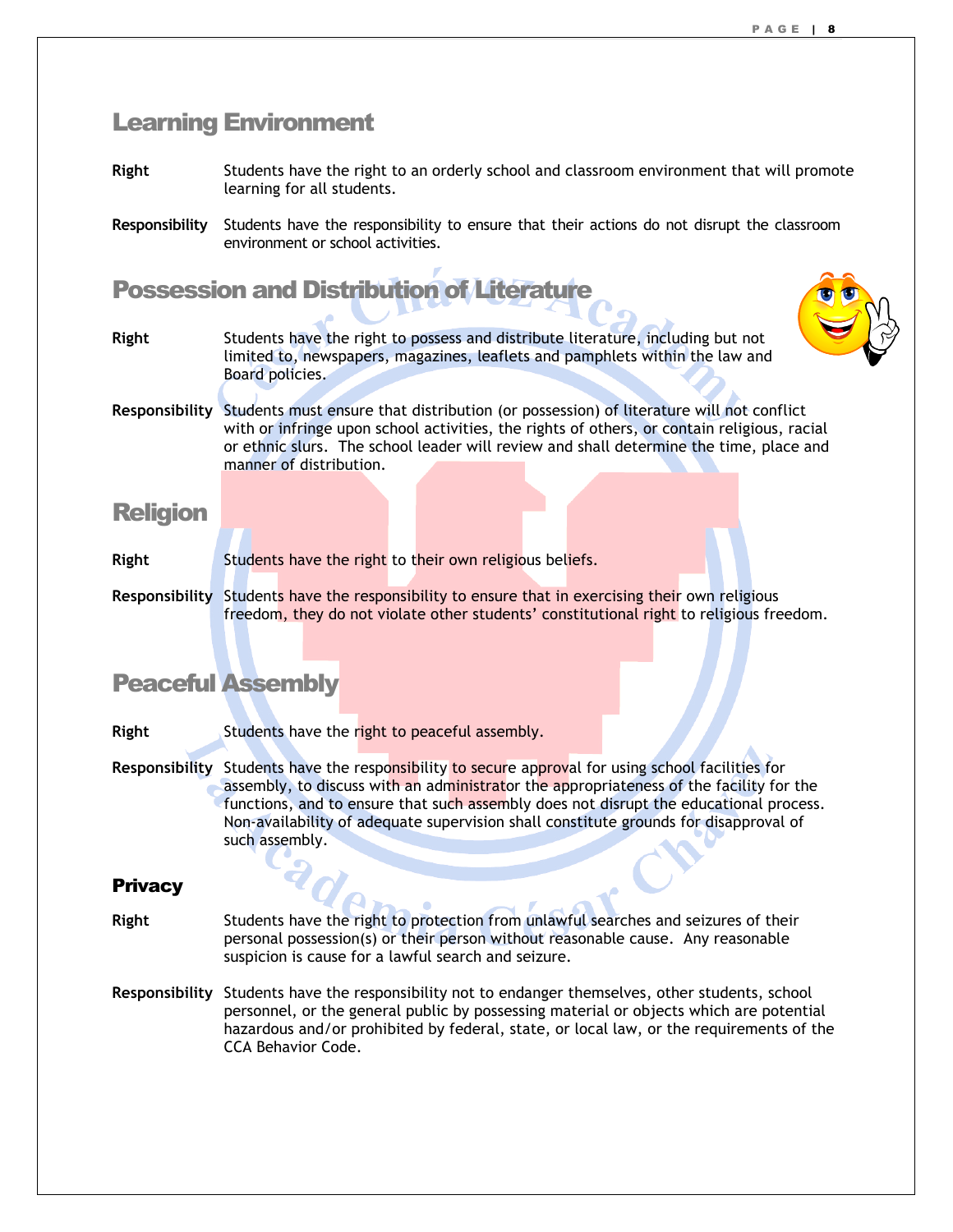# Uniform and Dress Code for Students

The following code is designed to help foster a professional environment in the school and to prepare the students for the professional world. **THE DRESS CODE POLICY IS IN EFFECT EVERY SCHOOL DAY.** School Leaders or his/her designee may determine if particular attire distracts from the school's professional and learning environment. The dress code may be altered for special events; students will be notified of these days in advance.

The César Chávez Academy dress code is intended to create a safe educational setting for all students. César Chávez Academy School District adheres to a strict daily dress code policy.

- 1. Khaki pants worn at the waist/skirts (knee length with stockings or nylons for girls).
- 2. Collar navy blue polo shirt with or without the CCA logo, must be tucked in. Students are permitted to wear a **long sleeve navy blue** or **white shirt** underneath their uniform shirt. No other colors are permitted.
- 3. **SOLID BLACK dress shoes** which cover the heel, no high heel shoes will be permitted or shoes with light colored soles. Grades (8-12)
- 4. Brown or black belt. (if necessary)
- 5. White or navy blue cardigan style (button down) sweaters are permissible.

#### **Students in all grades will be prohibited from wearing:**

- 1. Boot cut pants (casual dress day only), jeans (casual dress day only), polyester spandex or lycra pants/skirts, skorts/shorts, capri pants, and culottes, are prohibited.
- 2. Jackets or hooded sweatshirts may **NOT** be worn during the school day.
- 3. Clothing and accessories that promote alcohol, tobacco, or drug usage or which display weapons or violence and which cause or are likely to cause a disruption within the school environment.
- 4. Clothing and accessories that contain vulgar, derogatory or suggestive diagrams, pictures, slogans or words that may be interpreted as racially, religiously, ethnically, or sexually offensive and which cause or are likely to cause a disruption within the school environment.
- 5. Clothing symbolic of gangs or disruptive groups associated with threatening behavior, harassment or discrimination which cause or are likely to cause a disruption within the school environment.
- 6. Head coverings of any kind in the building (except for religious or medical reasons). Bandanas are prohibited.
- 7. Tank tops, tub tops, mesh tops, sheer tops, sleeveless tops, halter, or bare midriff tops. Shirts cannot have necklines that are lower than the straight line from top of underarm across to opposite underarm. Shirts must cover shoulders, must have sleeves, and must extend past the top of the pants. Display of cleavages not permitted. Tops may not expose midriff, and clothing must cover undergarments at all times.
- 8. Pajamas, loungewear, and dorm pants are prohibited.
- 9. Leggings or tight fitting spandex type pants, pants with side slits or holes above the knees, see-through pants, tights, or leotards worn as outer garments.
- 10. Sagging pants, pants worn low on the hip so as to reveal underwear or skin. Pants must be worn with both legs down (not one leg rolled up), and pants legs may not extend past the sole of the shoe. Clothing must cover undergarments at all times.
- 11. Bedroom slippers, roller sneakers, and high heeled shoes are prohibited. Shoes must be worn at all times. Athletic shoes may be worn for Physical Education only. Flip flops, sandals, opentoed and open-heeled shoes are prohibited.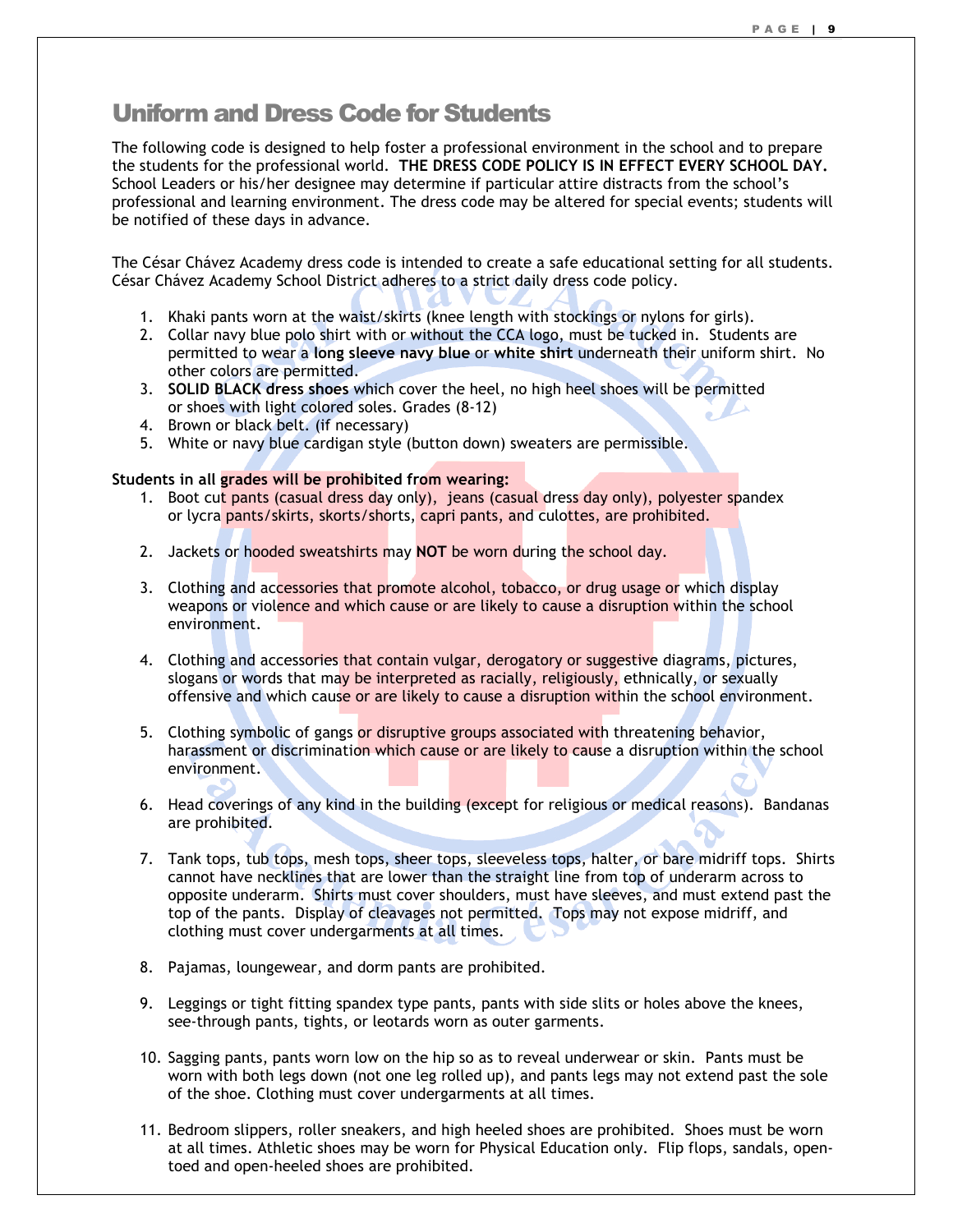### Hair, Jewelry and Make-Up

- 1. No "Mohawks" style haircuts or glitter. No hair colors that detract from the learning environment or symbolic of gang representation. Administration reserves the right to determine inappropriate hair styles and/or colors.
- 2. Males must have an appropriate and professional haircut.
- 3. Males who have facial hair must be neatly groomed (beard, mustache etc.).
- 4. Females must wear appropriate and professional hairstyles.
- 5. Makeup, lipstick, nail polish and lotions are not allowed. Lotions are not to be used in the classrooms (K-8).
- 6. Jewelry is allowed, ONLY when in moderate use.
	- a. Collars and chains/necklaces are to be worn inside the shirt or blouse.
	- b. Females are not to wear hoop earrings larger than the size of a quarter. Females are not allowed to wear earrings that 'dangle' longer than ½ inch.
	- c. Rings are allowed, one (1) per hand.
	- d. Males are allowed to wear "post" earrings.
	- e. Any visible piercing other than ear piercing are prohibited (eye, lip, nose, etc.).
- 7. Visible tattoos are strictly prohibited. Tattoos of any nature must be covered.

If the procedure outlined above is not possible, the student will be requested to contact his/her parent or guardian in order to obtain suitable clothing before returning to class.

Violations will be documented and reported to parents.

In addition to the above, repeated offenses of the Dress Code regulations will result in disciplinary action. Administration reserves the right to determine inappropriate clothing, hairstyles, make-up etc.

### Lice Policy

Lice and their eggs (nits) can become a major challenge anywhere where large numbers of people gather in social settings such as schools, churches, and businesses. At César Chávez Academy (CCA), the goal of our school community is an environment that is clean, safe, and healthy. Unfortunately, lice can become an impediment to a clean school if they are permitted to thrive.

CCA will enforce the following guidelines:

- $\triangleright$  All children (and staff) will be checked to determine if lice or their eggs (nits) exist.
- $\triangleright$  Thorough lice checks will be completed in September, December, and April of every school year, and that periodic checks will occur on an as-needed basis.
- $\triangleright$  Children (staff) will be prohibited from classes at CCA until all lice and eggs (nits) are removed completely.
- $\triangleright$  No child (staff) will be re-admitted until he/she has been checked by a designated CCA staff person. Any days absent after the initial day will **NOT** be excused.
- $\triangleright$  CCA is prohibited from dispensing lice-egg remover to any parent, guardian or child. Referrals may be made to a city clinic (i.e CHASS Clinic at 313.849.3920).
- $\triangleright$  Children affected by head lice are required to make-up school homework related to school hours lost.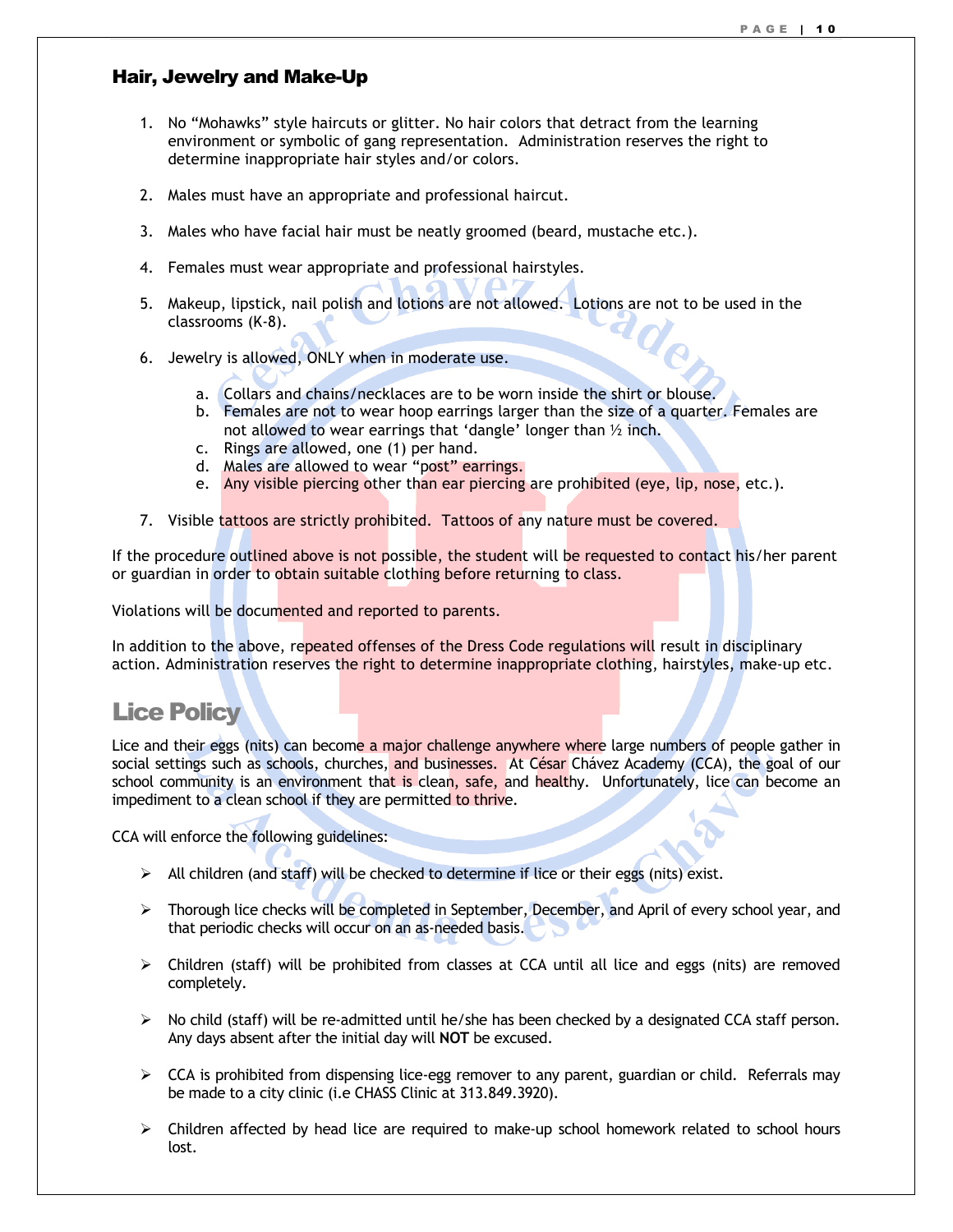$\triangleright$  Parents, as their child's first teacher, are responsible for communicating with the teacher of their child about when and how delinquent school work will be made-up.

The children and staff at CCA deserve the very best educational environment possible. CCA's Lice Policy in designed to make the school community an effective conduit for high student achievement and parent collaboration.

# **Technology**

César Chavez Academy has a strict computer lab policy. Failure to comply with the following policy will bring immediate dismissal from the CCA class and/or future use privileges of school computers.

Take care of the personal computer (PC) that has been assigned to you. The course will not be enjoyable for you if your computer is not working.

- $\triangleright$  No food and drink are allowed while using computers.
- > DO NOT write on the PC or screen with any marking instrument (pencil, pen, markers, sharp objects, etc).
- ▶ DO NOT pull anything off of PC (hardware, stickers, etc).
- $\triangleright$  NEVER delete or add any software.
- $\triangleright$  DO NOT let other students change any settings on your computer and NO GAMES ARE ALLOWED on any PC.
- $\triangleright$  Report to the instructor immediately if the PC malfunctions. NEVER swap computers without asking the instructor's permission.
- $\triangleright$  Print only pertinent materials or lab assignments for this class. Do not waste paper.
- $\triangleright$  Follow the CCA Internet Use Policy after a signed agreement is completed.
- Parents can be held responsible for any damages to a PC incurred by the student.

**Students visiting inappropriate or illicit sites in violation of this policy will lose her/his privileges, up to and including short-term suspension.** 

#### **Student Internet Use Agreement**

Internet resources can be valuable for a student's education. CCA Lab Internet access is a privilege which may be authorized as well as withdrawn. Students are expected to be aware of and abide by the following:

1. **Your Personal Safety**

Personal contact information may not be entered onto the Internet. Cyber-bullying is never permitted.

2. **Internet Use**

Students may use CCA Lab Internet access only for teacher-directed educational activities. Students may use CCA Lab internet access only when authorized, Students may use CCA Lab Internet access only when supervised.

### 3. **Prohibited Internet Uses**

Students may not access or create files or materials without authorization (offensive, profane, or pornographic files or materials are strictly prohibited). Students may not use Internet games, multi-user domains (MUDs), or web chats. This would include social sites, such as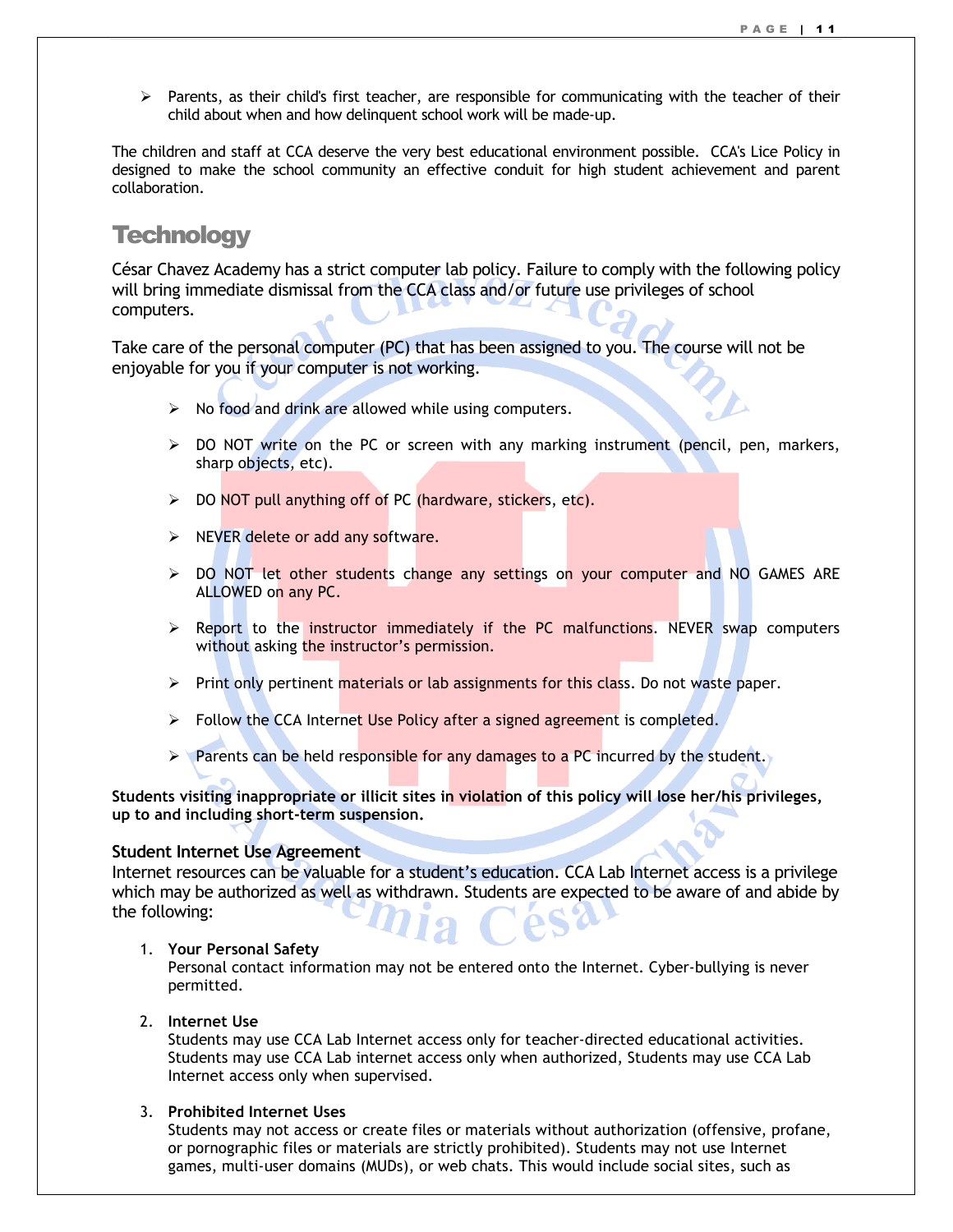YouTube, MySpace, Facebook, etc. unless otherwise directed by the teacher. Students may not plagiarize works or violate copyrights or trademarks.

4. **Expectation of Privacy**

Students do not have an expectation of privacy in files, disks, documents that have been used or created with CCA equipment.

5. **Disciplinary Actions**

Disciplinary actions will be taken to meet the specific concerns related to violations of this agreement (e.g. loss of access to computers, dismissal from OCA class, and/or contact parents/guardians.)

ez

### Electronic Devices Policy K-12

Effective August 2004, César Chávez Academy put into effect a policy which prohibits the **Possession and Use of Cellular Phones and Other Electronic Devices** on school campus for grades K-12.

We have experienced many situations that have created problems related to cell phone usage. These include the following examples to name a few:

- Student use of cell phones in class and school activities for non-emergency purposes.
- Cell phones being activated during class time so that they disturb the educational process.
- Students using cell phones to contact other students or friend both on and off campus concerning fights and other campus disruptions.
- Students using "cellular walkie talkie" features on phones that disturb the school environment.
- Students abuse/misuse of cell phones photographic and video features including illicit or graphic sexual material. (See rule 6)

Students will only be allowed to use their cell phones before and after school. All cell phones must be turned into the Main Office at the start of each school day for students in grades K-8. Cell Phones will be returned to the student at the end of each school day. Cell phones that are turned on during the instructional day may be confiscated. A need for **emergency** phone contact will require that the student uses school phones.

Cell phones that are used during school time will be confiscated by school personnel. **Only parents will be allowed to retrieve the cell phones once they are confiscated.** 

| CONSEQUENCES FOR CELL PHONE VIOLATIONS |                                                                                    |                                                                                                                               |
|----------------------------------------|------------------------------------------------------------------------------------|-------------------------------------------------------------------------------------------------------------------------------|
| <b>Offense</b>                         | Confiscation                                                                       | <b>Consequences</b>                                                                                                           |
| 1st                                    | Hold cell phone until next school day. Parent must come<br>to school to get phone. | Parent conference                                                                                                             |
| 2nd                                    | Hold cell phone until next school day. Parent must come<br>to school to get phone. | Detention or internal suspension one class period or one hour.                                                                |
| 3rd                                    | Hold cell phone until next school day. Parent must come<br>to school to get phone. | Detention or internal suspension one to two days. No longer allowed to bring cell phone<br>to school for rest of school year. |
| 4th                                    | Hold cell phone until next school day. Parent must come<br>to school to get phone. | External suspension one to three days. No longer allowed to bring cell phone to school<br>for rest of school year.            |

The César Chávez Academy staff feels that this policy will maintain the integrity of the school, support the safety of students, and promote the educational process.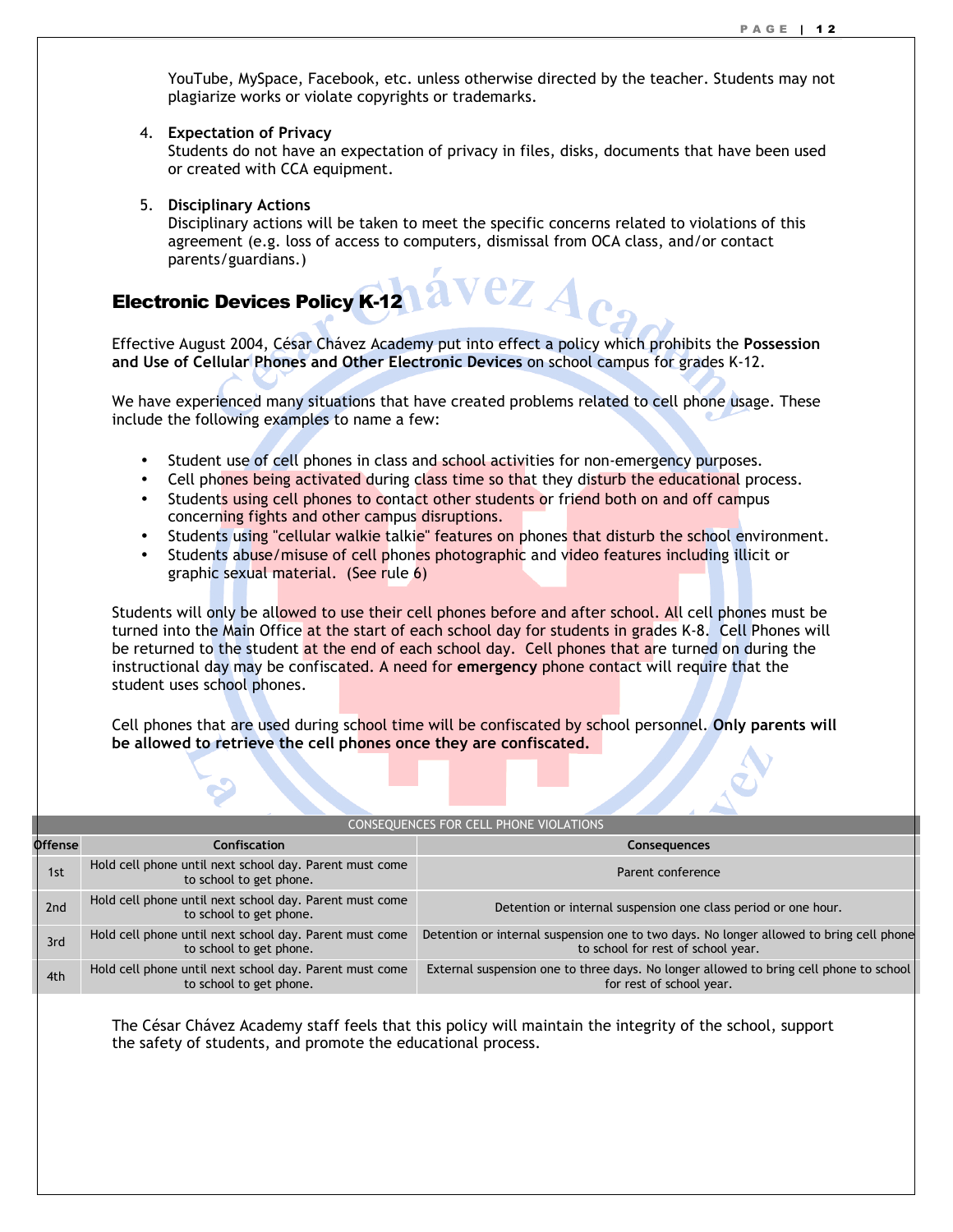#### Electronic Devices Policy 9-12

The following is the high school policy regarding electronic devices:

*As used in this policy the term "electronic communication device" or "ECDs" shall include, but not limited to cellular telephones, pocket pagers, and/or other personal communication devices and "electronic storage devices" or "ESDs" shall include, but not limited to , mp3 players, iPods, and flash drives not issued by the School for instructional purposes.* 

*A student may possess an ECD/ESD in the School, on school property, at after-school activities and school-related functions provide that the ECD/ESD in the school, on school property, at after-school activities and at school-related functions provided that the ECD/ESD remains off during instructional hours and while in school vehicles.* 

*Also, during school activities ECD/ESDs shall be turned off and stored out of sight unless authorized.* 

*The use of ECD/ESDs in locker rooms and rest rooms are prohibited.* 

*Possession of an ECD/ESD by a student is a privilege that may be forfeited by any student who fails to abide by the terms of this policy or otherwise engages in misuse of this privilege.* 

*Violations of this policy may result in disciplinary action against the student. Such disciplinary action may result in the confiscation of the ECD/ESD.* 

*A student who possesses an ECD/ESD shall assume responsibility for its care. At no time shall the school be responsible for preventing theft. Loss or damage to the ECDs/ESDs brought onto its property. (Board Policy)* 

### **Transportation**

**Right** Transportation is a privilege in the State of Michigan. Students have the right to safe and orderly transportation to and from school or a school activity when such transportation is provided within the *Transportation Guidelines*.

**Responsibility** Students have the responsibility to ensure that their conduct contributes to safe and orderly atmosphere while being transported, to refrain from conduct which will create a hazard to themselves, their fellow students, or the general public, and to refrain from violating federal, state or local law, or the requirements of the *Transportation Guidelines.* 

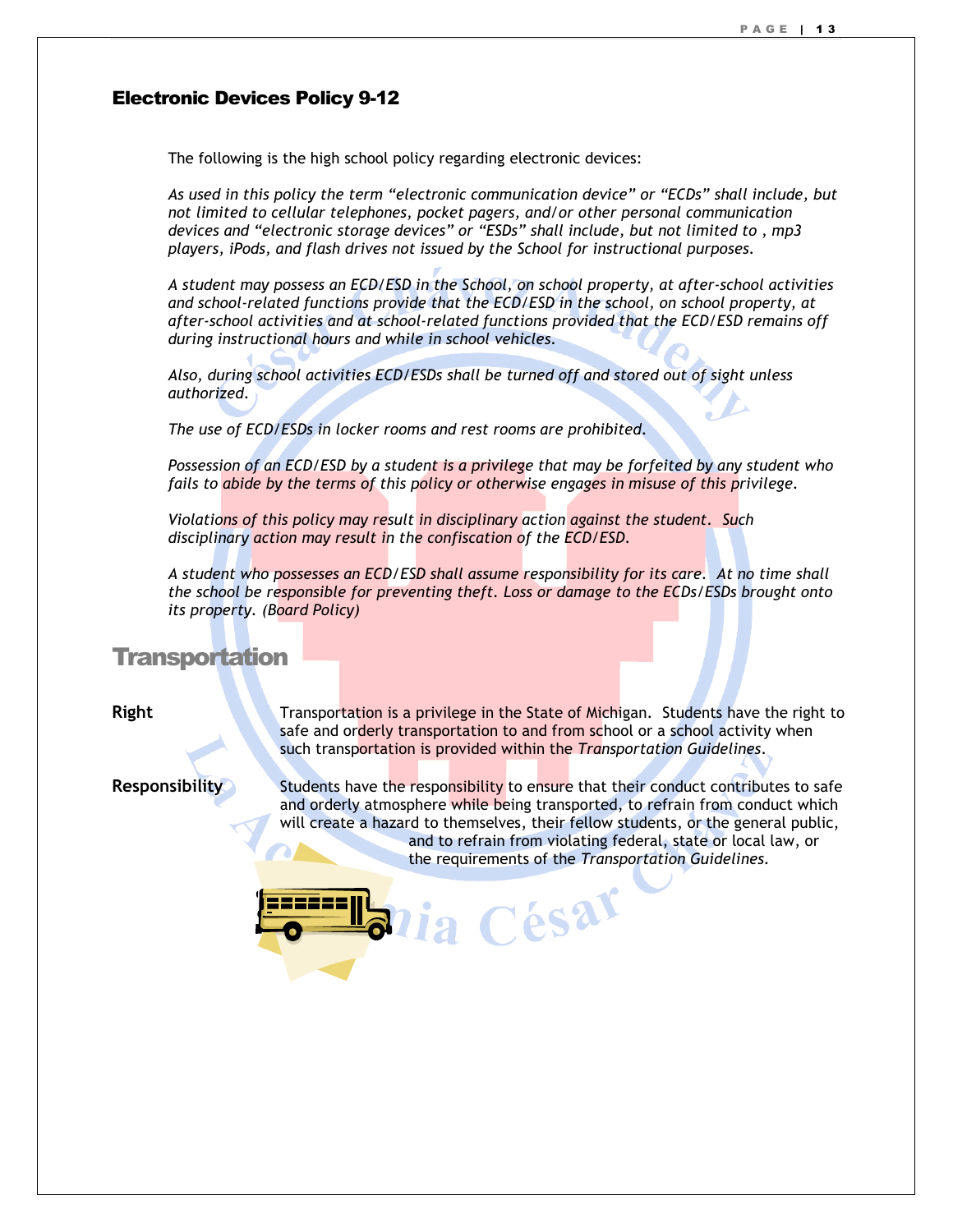### Transportation Violations/Consequences

|                 |                          | CONSEQUENCES FOR TRANSPORTATION VIOLATIONS                                                    |
|-----------------|--------------------------|-----------------------------------------------------------------------------------------------|
| <b>Offense</b>  | <b>Action</b>            | <b>Consequences</b>                                                                           |
| 1st             | Warning                  | Student will get a verbal warning.                                                            |
| 2 <sub>nd</sub> | Parent contact           | Parent will be called and explain the student's behavior.                                     |
| 3rd             | Detention                | Parent is responsible for picking up and dropping off the student.                            |
| 4th             | Bus privileges suspended | Student's bus privileges are suspended. Number of days to be determined by<br>administration. |

Misconduct of any kind on a school bus is deemed to jeopardize the safety of all occupants. Therefore, discipline for misbehavior on a bus shall be swift and firm. The following list of infractions, which is not intended to be exclusive, describes behavior which shall not be tolerated:

- 1. swearing, use of foul or abusive language, obscene or threatening gestures.
- 2. throwing objects of any kind or size
- 3. fighting
- 4. intimidating or threatening others
- 5. possession of obscene material
- 6. using school bus emergency door other than for an emergency
- 7. vandalism
- 8. theft
- 9. possession, use or sale of tobacco products
- 10. possession, use or sale of alcohol, drugs or drug paraphernalia
- 11. lighting of matches/lighter or setting objects on fire
- 12. use or possession of weapons or weapon facsimiles, explosives or fireworks
- 13. assault and/or battery
- 14. sexual harassment, misconduct or assault
- 15. insubordination

# **Automobiles**

Student parking is a privilege at CCA, limited by available space, and is extended to students in good standing who meet parking permit application criteria. Students who qualify for a permit may park at CCA only if they remain students in good standing, complying with the following conditions. Students with parking permits who fail to abide by state, local, or school standards for behavior and/or vehicular operation shall face consequences including, but not limited to, revocation of the parking permit and/or privilege. No refunds shall be given to students who lose their permits due to parking and driving conduct.

School administrators, teachers and the CCA campus officer shall monitor and report adherence to student parking requirements and/or violations.

### Search and Seizure

To maintain order and discipline in the schools and protect the safety and welfare of students and school personnel, authorized school personnel may conduct a search of a student's locker, book bag, his/her possessions/belongings or automobile if there is reasonable suspicion for a search. A certified dog and the handler may be used to initiate a search. Reasonable suspicion for a search means there are circumstances which would cause a reasonable person to believe the search of particular person, place, or thing will lead to the discovery of:

A student's failure to comply with searches and seizures as outlined in this policy will be considered grounds for disciplinary action.

- 1. Evidence of a violation of this code or Michigan Law; or
- 2. Anything which represents a danger of physical harm or illness to students, teachers, assistants or others at school, a school-sponsored or school-supervised event or otherwise.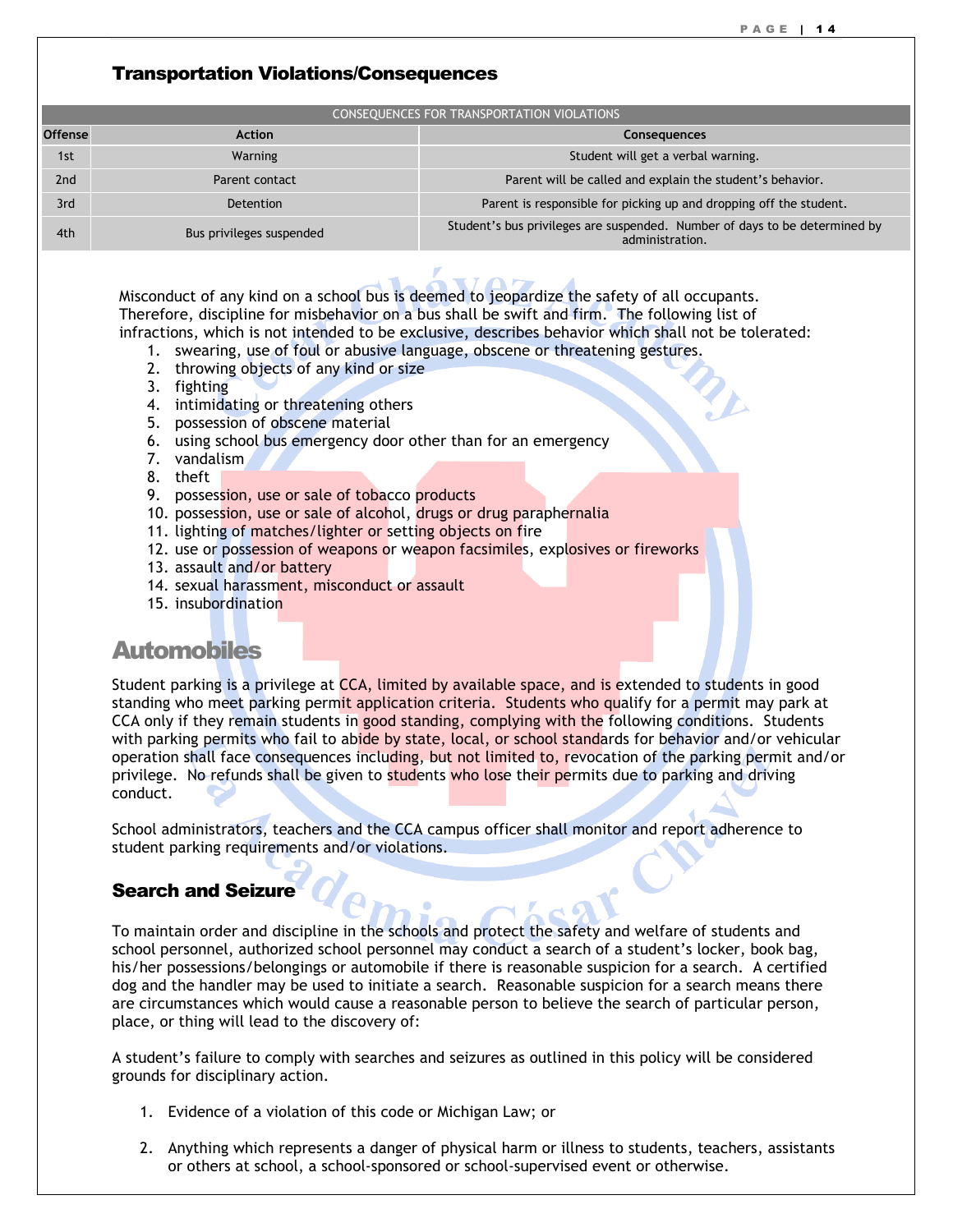### Automobile Searches

Students are permitted to park on school premises as a matter or privilege, not of right. The school retains authority to conduct routine patrols of student parking lots, canine searches, and other inspections of the exteriors of student automobiles on school property. Such patrols and inspections may be conducted without notice, without student consent, and without a search warrant. Interiors of registered vehicles will be searched in the presence of the student or whenever possible and only if a school authority has reasonable suspicion.

Anything found in the course of a search, which is evidence of a violation of the **CCA Behavior Code***,* may be:

- 1. seized and admitted as evidence in any disciplinary suspension/expulsion proceeding;
- 2. destroyed if it has no significant value;
- 3. turned over to the parent of the student from whom it was seized; or
- 4. turned over to law enforcement officer.

### **Attendance**

Good attendance is essential if students are to reach their potential. Each day is an important opportunity to learn. Additionally, children age 6 through 16 are required by state law to attend school with few exceptions. Parents are required to ensure their son/daughter maintains good attendance. Parents will also provide current emergency phone numbers.

It is the parent's responsibility to call the school by 9:00 AM the day the student is absent. If a parent does not call, the school will call the parent that day to verify the absence.

After three  $(3)$  consecutive absences or a total of ten  $(10)$  absences is during the school year, a student must have a note from a medical doctor or any further absences will be counted as unexcused. However, a period of extended illness (such as for the chicken pox) may be considered a single absence for this requirement.

A parent who has a child with a chronic illness will be given a form to be completed by a medical doctor; the form must be filed at the school. After review by school personnel, this form may exempt the parent/student from securing a doctor's statement each time the student has an absence related to this illness for the school year.

Consequences for unexcused absences are as follows:

absences.

| Elementary  | After four (4) unexcused absences. Parents are contacted by school<br>administration or a social worker. After six (6) unexcused absences, the<br>Wayne County Mediation office will be contacted for educational neglect. Any<br>combination of unexcused absences and tardies totaling ten (10) may be<br>considered as a reason for retention and must go in front of the CCA Board of<br>Directors for consideration to continue attending CCA. |
|-------------|-----------------------------------------------------------------------------------------------------------------------------------------------------------------------------------------------------------------------------------------------------------------------------------------------------------------------------------------------------------------------------------------------------------------------------------------------------|
| Middle/     |                                                                                                                                                                                                                                                                                                                                                                                                                                                     |
| High School | Ten (10) unexcused absences may result in loss of credit in a class. Loss of<br>credit may result in retention. Students may be considered tardy to class if<br>they arrive after the bell rings or after the designated starting time if there is                                                                                                                                                                                                  |

no tardy bell. In the high school, credit may be lost after eight (8) unexcused

ésar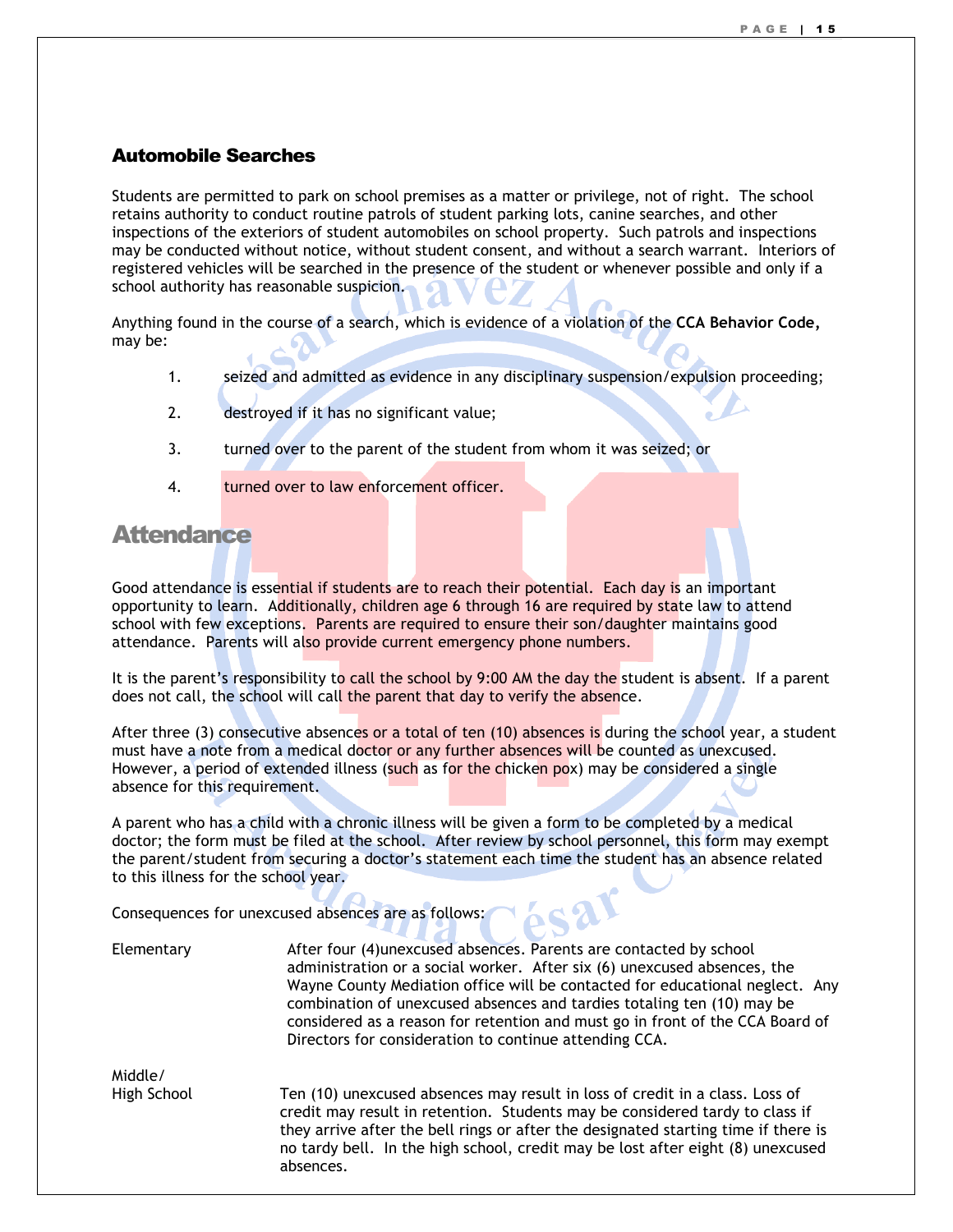### **Tardy**

It is an essential part of the educational experience for students to be on time to class. Students who are chronically tardy cause a disruption to the educational experience. Therefore the following policy will be in effect for all students.

3 times tardy will equal to 1 absence.

10 times tardy will result in contacting a parent or guardian.

20 times tardy will result in a letter being sent to the parent or guardian from the superintendent and the Wayne County Mediation office to file charges for educational neglect.

30 times tardy will result in charges be filed and the parent/guardian must go before the CCA Board of Directors and may result in a more serious action, up to dismissal from CCA.

Michigan school laws are very strict in regard to the compulsory attendance of children 6-15 years of age, and hold parents/guardians responsible for their child/children's regular attendance in a manner which is "continuous and consecutive for the school year" (MCL 380.156 (1). If attempts by the administration to improve a student's attendance fail, it may be necessary to petition the juvenile court or other public agencies for assistance. The prosecuting attorney has the option of filing criminal charges against parents/guardians, filing delinquency charges against the student in family court filing educational neglect charges against parents/guardians in family court, or any combination of these alternatives.

The Wayne County Mediation office will be notified after ten (10) unexcused absences. A student who is not at school and/or in class without parent knowledge will be considered truant and parent will be notified.

The student is entitled to a hearing prior to being reported as a habitual truant. A student who is identified as a habitual truant is entitled to a review once every school year.

### Absences Counted as present

- 1. Serving as a page in the General Assembly
- 2. Serving at the polls on Election Day (grades 6-12)
- 3. Court appearances documented by the probation officer or officer of the court
- 4. Religious observances or instruction
- 5. Homebound instruction
- 6. Placement in a hospital or other juvenile facility providing instruction
- 7. Doctor or dental appointment not exceeding two (2) hours, verified by a physician or dentist
- 8. Shadowing an adult on the job (with prior approval from the school leader)
- 9. Field trips with approval of the school leader

### Excused Absences

- 1. Personal illness (the school leader will require a note from a dentist or doctor after three (3) consecutive days)
- 2. Serious illness of a member of the immediate family (those living in the home)
- 3. Death in family
- 4. Head lice (first day only)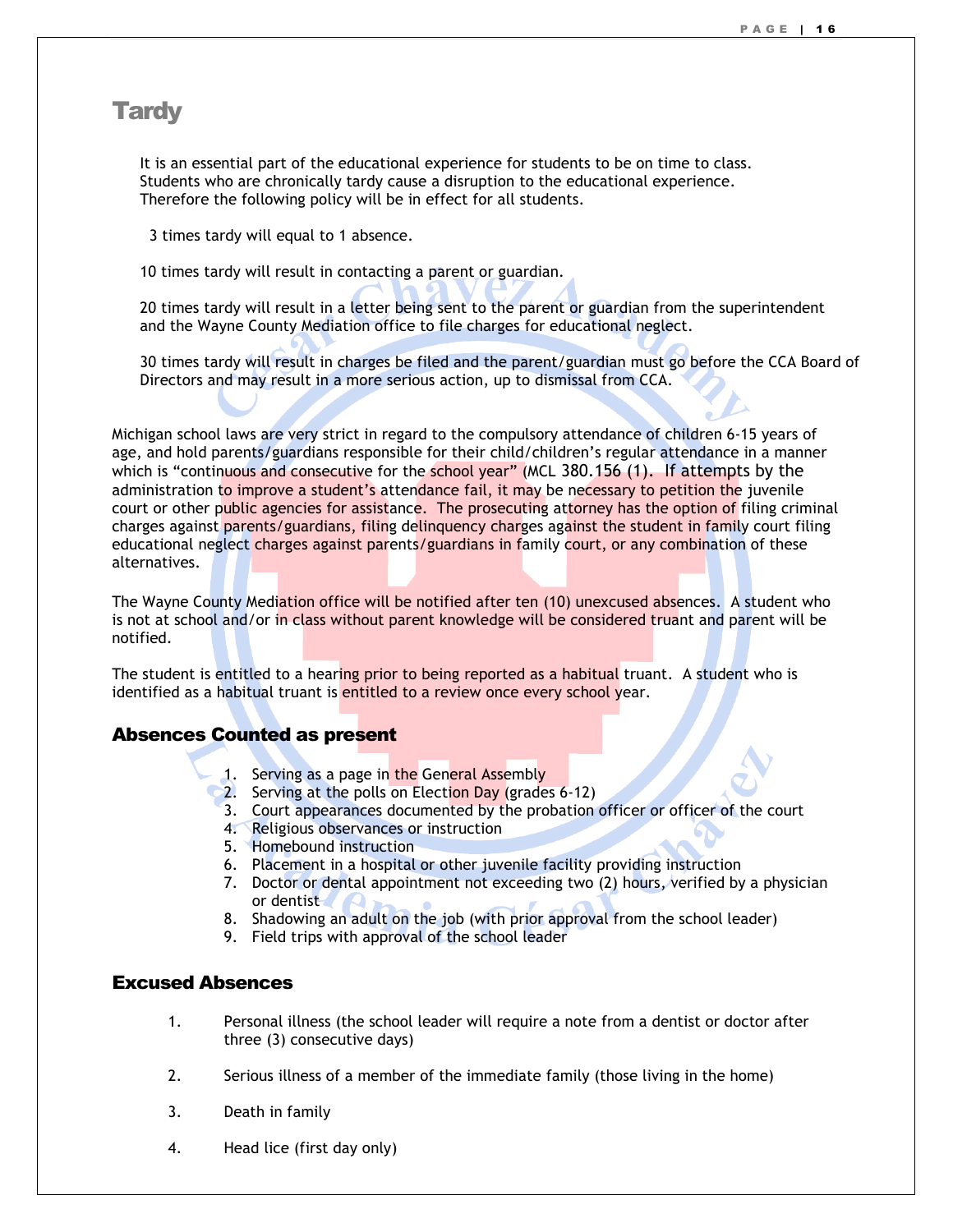5. Lack of proper immunizations (one day only)

### Unexcused Absences

- 1. Head lice or a lack of proper immunizations after the first day
- 2. Leaving school premises without permission
- 3. Absence due to loss of bus privilege or lack of transportation
- 4. Accruing three (3) or more absences without a doctor's note
- 5. Vacation during instructional time is NEVER permitted
- 6. Arriving at school at or after 10 AM without a doctor's note (Elementary)
- 7. Accruing three (3) days of leaving school at or before 1 PM which will equal one (1) absence
- 8. Out-of-school suspensions (a student who is suspended is absent without excuse but counted for reporting purposes)

### Make-up Work

**Vacation time during instructional days is never permitted.** Students missing 10 or more days of instruction will be referred to the Wayne County Mediation office and may be dismissed from the CCA district.

Students with an excused absence are responsible to pick up assignments and if possible to make up any other work upon their return. Students who are absent, without excuse, will be permitted to make up work at the discretion of the teacher. The time frame for completing make-up work upon return to school varies according to the age of the student.

### Notification to parents

- 1. Parents/guardians must notify the school of any absences within 24 hours of the student's absence. Parents/guardians must notify the school of the nature of the absence, i.e., illness, family emergency, etc. Every effort should be made to schedule routine appointments after school hours. Family vacations should be planned during holidays as outlined in the school calendar. Parents/guardians should discuss the importance of good attendance with their student to avoid loss of credit due to violations of the Attendance Policy. Parents have three (3) days to bring in a doctor's note to the office.
- 2. A parent conference will be held within five (5) school days after a total of ten (10) days absent.
- 3. Parents will be notified if additional consequences for absenteeism are being considered.
- 4. A home visit by the school truancy officer or social worker may be made if parents do not come to the parent conference.
- 5. A loss of credit and enrollment will result due to too many student absences.
- 6. Retention of student may be considered if absences and tardy days total sixteen (16) or more.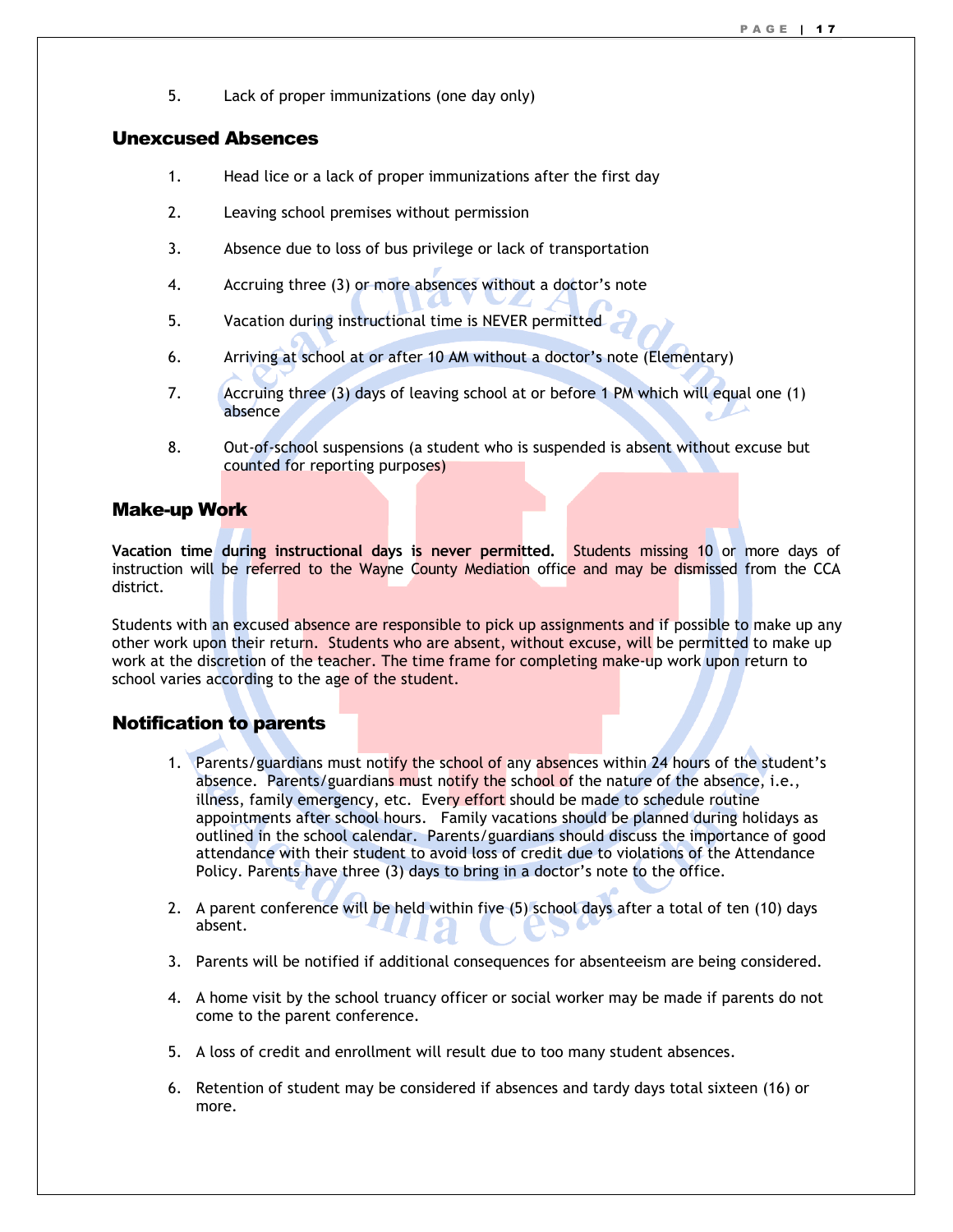### Morning Tardiness

When a student is late to school in the morning, that student must report to the office to receive a late pass. Parents will be notified about unexcused tardiness on the fourth  $(4<sup>th</sup>)$  tardy. Parents must understand that students will not get credit for activities that take place before a student arrives and that tardiness may affect their grades. It is possible for multiple days tardy to school may affect a child's grade to the point where he/she may fail. In addition, if a student is tardy equal to 3 times it will equal one unexcused absence.

### Early Drop-offs/Late Pick-ups

The Wayne County Prosecutor's office may be notified by administration for abandonment charges when children are left at school fifteen (15) or more minutes prior to the start time or picked up fifteen (15) or more minutes after dismissal. The school doors will be kept locked until fifteen (15) minutes prior to the start time. The school is not responsible for children until they are admitted into the building. The school administrator or designee may leave abandoned children in the custody of the Detroit Police Department. Child Protective Services may also be notified.

Elementary school students not picked up by 3:30 PM will be sent to Surround Care and the parent will be responsible for those charges.

### Disciplinary Consequences

Minimum and maximum levels of disciplinary consequences are listed. It is intended that discipline be progressive in nature and move to a more serious consequence with each violation. In the case of more serious offenses, the consequences may not be progressive in nature but reflect the seriousness of the situation.

Students who break rules are subject to disciplinary consequences by teachers, administrators or other school personnel.

### Positive Behavior Support

CCA has put into action an effective positive behavior support (PBS) system. It is a proactive, positive, skill-building approach to teaching and learning of successful student behavior. Positive behavior support systems ensure effective strategies that promote pro-social behavior and respectful learning environments. The PBS program is designed to accommodate the needs of each individual school building and grade level.

#### Consequences for Elementary Students

It is recognized that violations of certain rules and the resulting consequences for students in elementary school may be different than the consequences for older students. When no distinction has been made in this document, the School Leaders may choose to utilize the lower range of consequences for elementary age students, whenever appropriate, if the consequence resolves the offense.

#### **Suspensions**

If an out-of-school suspension is being considered, the student will have an opportunity to hear the charges against him/her and to present his/her side of the story. Parents will be offered the opportunity to meet to discuss the suspension. The reason(s) for the suspension will be provided to the parents and student. If the intent of the school leader is to file written charges for an expulsion, parents will be notified in writing within two (2) school days.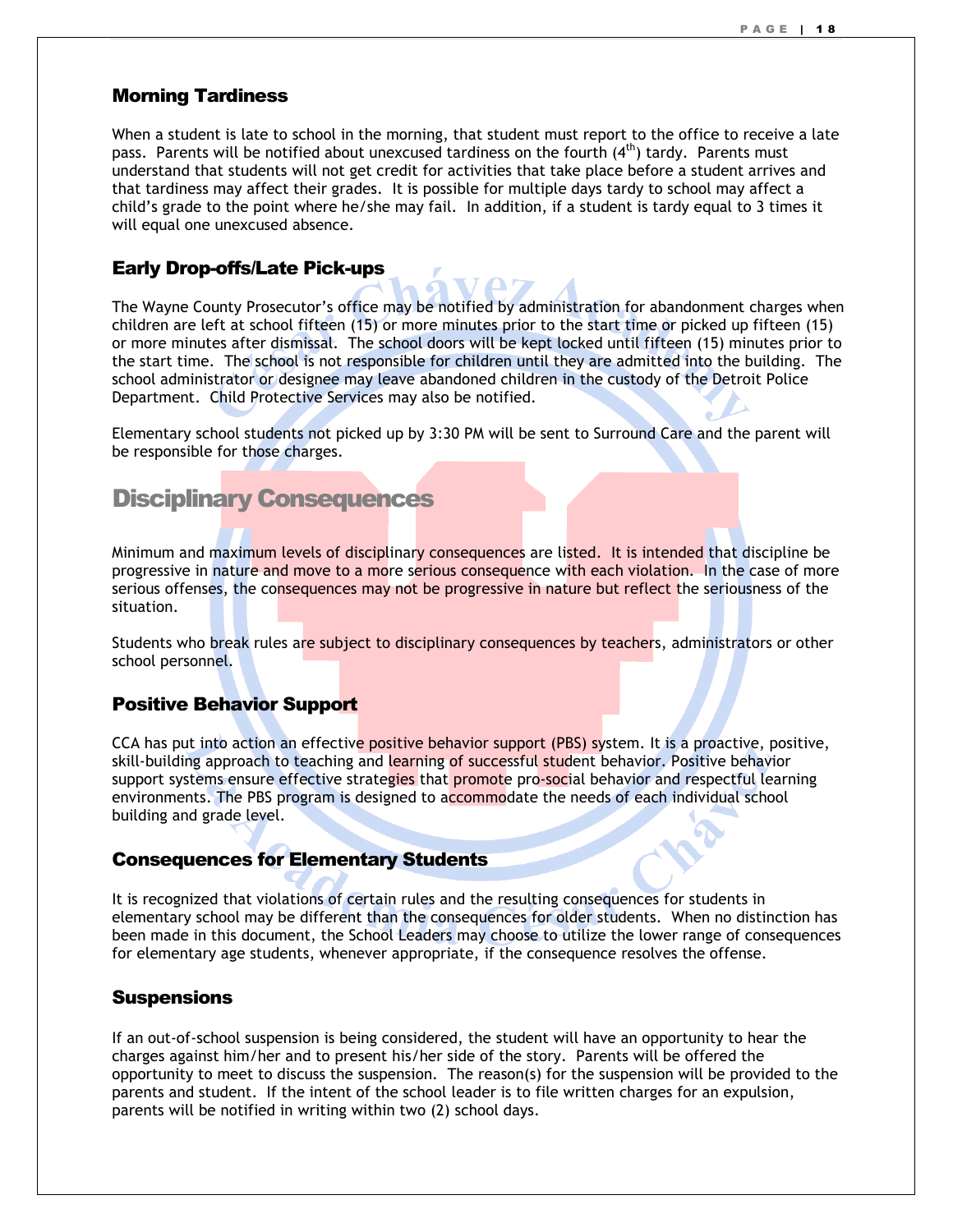### Alternative Consequences

If in the judgment of the school leader/designee, based on the age of the student and/or nature of the offense, an alternative consequence is satisfactory to resolve the offense, the school leader/designee has the authority to develop an appropriate alternate disciplinary consequence under a written contract with the parent, student and the teacher as appropriate. This written contract will be retained in the administrative office.

### Law Violations

If the student violates the law, the police department may be involved depending on the severity of the offense. Parents will also be contacted.

### First Level Administration Interventions

Coordinated by assistant school leader or designee (social worker, master teacher, in-school suspension coordinator, etc.)

### Second Level Administration Interventions

Administered by the school leader and/or assistant school leader. Student must be removed from class until picked-up by parent or released at the end of the day. Suspended students may not participate in after-school activities or special events.

### Board and Administration Interventions

Expulsion hearing; student may be expelled upon recommendation of the Board of Directors; notification of Wayne County Probate Court and the Michigan Department of Education upon expulsion.

# Zero-Tolerance Policies

These behaviors will be reported to the appropriate law enforcement agency and will be subjected to disciplinary action up to and including expulsion as deemed appropriate by administration.

- o Possession of a weapon
- o Arson
- o Criminal sexual conduct (sexual penetration or touching a person's intimate body parts if done for a sexual purpose or in a sexual manner for revenge, humiliation or out of anger)
- o Possession of drugs or alcohol with intent to distribute.
- o Possession of drugs or alcohol
- o Physical assault/battery resulting in injury (determined by administration and/or law enforcement)
- o Homicide
- o Conspiracy to break the law
- o Gang activity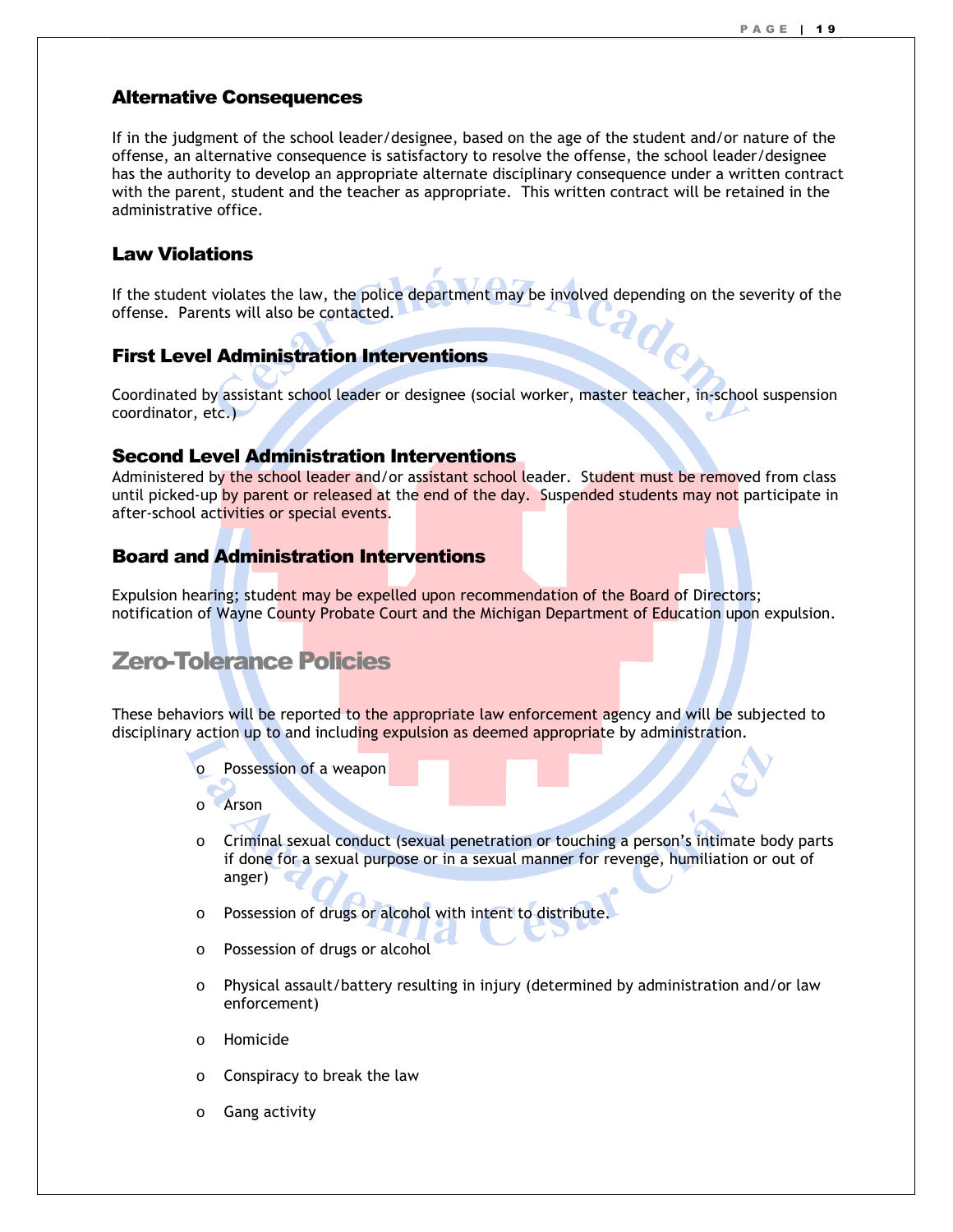### Harassment/Bullying Policy

Bullying is a pattern of behavior that makes people feel uncomfortable or threatened. Bullying includes, but is not limited to the following:

- o Verbal: name calling, teasing, insulting, writing unkind notes and threatening harm
- o Physical: hitting, kicking, punching, taking/hiding belongings, damaging property
- o Emotional: being unfriendly, excluding, tormenting, spreading rumors, giving looks, gesturing
- o Racial: racial taunts, graffiti, gestures
- o Sexual Harassment
- $\circ$  Technology: any of the above behaviors carried out through internet or text messaging, etc.

### Sexual Harassment Policy

Sexual harassment may take different forms, including but not limited to the following:

- o Verbal: the making of written or spoken sexual innuendos, suggestive comments, jokes of a sexual nature, sexual propositions or threats to a fellow student, staff member or other person associated with the school.
- o Nonverbal: possession and/or display of sexually suggestive objects, pictures or graphic commentaries including text messaging and e-mail in the school environment or the making of sexually suggestive or insulting gestures, sound leering, whistling, and the like to a fellow student, staff member or other person associated with the school.
- o Physical contact: threatening or causing unwanted touching, contact or attempts at the same, including but not limited to, patting, pinching, pushing the body, kissing or other sexual contact with a fellow student, staff member or other person associated with the school.

# Gang Policy

Gang involvement includes but is not limited to gang related coercion, intimidation, display of gang colors, beads, bandanas or other paraphernalia, gang signs or graffiti.

# Student/Parent Appeal

If a student or parent believes the student is being improperly punished or subjected to an illegal rule or standard, he/she should follow these steps:

- 1. Discuss the situation with the student's teacher. If either party is not satisfied, a conference with the teacher, student and school leader may be requested.
- 2. Communication and discussion with the school leader.
- 3. Communication and discussion with the superintendent.
- 4. Communication and discussion with the CCA Board of Directors to resolve the issue. If not resolved, then repeat step #3.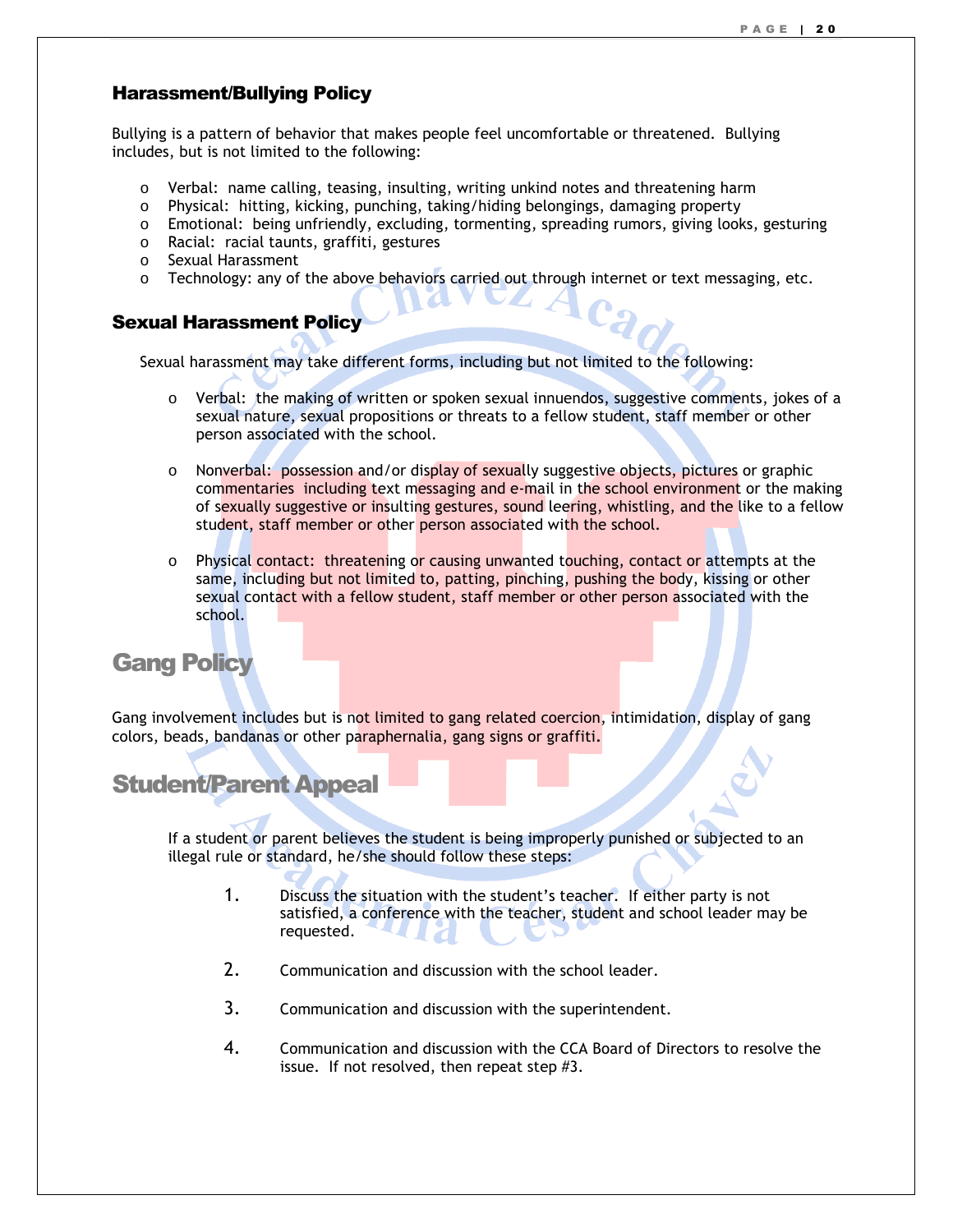### **Consequences**

| Infraction                                                                                          | Minimum                   | Maximum                      |
|-----------------------------------------------------------------------------------------------------|---------------------------|------------------------------|
| Rule 1 Attendance: Good attendance is essential                                                     |                           |                              |
| if students are to achieve and reach their                                                          |                           |                              |
| potential. With a few exceptions, children age 6                                                    |                           |                              |
| through 16 are required by state law to attend                                                      |                           |                              |
| school.                                                                                             |                           |                              |
| Truancy or Cutting Class: Failure to report to                                                      | Parent/guardian contacted | 180 days long-term expulsion |
| school or class without prior permission,<br>knowledge or excuse by the school or the parent.       |                           |                              |
| Rule 2 Student Dress: Students and parents are                                                      | EZACad                    |                              |
| expected to display good judgment in making sure                                                    |                           |                              |
| students' clothing is neat, clean and appropriate                                                   |                           |                              |
| for the classroom. Students are expected to wear                                                    |                           |                              |
| shoes. Hats, sunglasses and coats or jackets may<br>not be worn inside the school. All students are |                           |                              |
| required to wear their CCA uniform Monday                                                           | Parent/guardian contacted | 180 days long-term expulsion |
| through Friday.                                                                                     |                           |                              |
| Individual schools will provide more specific                                                       |                           |                              |
| uniform guidelines.                                                                                 |                           |                              |
| Rule 3 Personal Property: A student will not                                                        |                           |                              |
| bring or possess any object that has no                                                             |                           |                              |
| educational purpose and may distract from                                                           | Parent/guardian contacted |                              |
| teaching and learning. Examples include but are                                                     |                           | 180 days long-term expulsion |
| not limited to:                                                                                     |                           |                              |
| Toys: Possession of any toys, games, etc.,<br>without permission of the administration (toy         | Parent/guardian contacted | 180 days long-term expulsion |
| weapons may result in more severe consequences.                                                     |                           |                              |
| Radio or any listening and recording devices:                                                       |                           |                              |
| possession of radio, Walkman, CD, MP3, iPod                                                         | Parent/guardian contacted | 180 days long-term expulsion |
| players electronic devices, etc., without<br>permission of the administration.                      |                           |                              |
|                                                                                                     |                           |                              |
| Cellular Telephones: possession of a                                                                |                           |                              |
| telephone, pager or similar device on school                                                        | Parent/guardian contacted | 180 days long-term expulsion |
| property will be permitted in cars only when<br>registered with an authorized parking permit.       |                           |                              |
|                                                                                                     |                           |                              |
| Other: possession of any object that could                                                          |                           | 180 days long-term expulsion |
| disrupt the normal order of school to include,<br>but not limited to, personal security alarms      | Parent/guardian contacted |                              |
| look-alike beepers or other electronic devices.                                                     |                           |                              |
|                                                                                                     |                           |                              |
| Items will be confiscated and may be                                                                |                           |                              |
| returned to parents at the discretion of the<br>school leader/designee.                             | Loss of Property          | <b>Loss of Property</b>      |
| Rule 4 Misrepresentation: a student will not tie                                                    |                           |                              |
| or cheat. Examples include but are not limited to;                                                  | Parent/guardian contacted | 180 days long-term expulsion |
| Altering report cards or notes: Tampering                                                           |                           |                              |
| with report cards, official passes, changing<br>grades or forging names.                            |                           |                              |
| False Information: Making false statements,                                                         |                           |                              |
| written or verbal, to anyone in authority.                                                          | ia César                  |                              |
| Cheating: violating rules of honesty such as                                                        |                           |                              |
| copying another student's test, assignment,                                                         |                           |                              |
| etc.<br>Plagiarism: using the work of others or                                                     |                           |                              |
| published work without citation. (May cause                                                         |                           |                              |
| student to fail course)                                                                             |                           |                              |
| Rule 5 Insubordination: a student will obey the                                                     |                           |                              |
| lawful direction of any staff member or adult in                                                    | Parent/guardian contacted | 180 days long-term expulsion |
| authority during the time the student is in school                                                  |                           |                              |
| or participating in a school activity. Examples of                                                  |                           |                              |
| insubordination include, but are not limited to:                                                    |                           |                              |
| Disrespect: A student will not behave in a                                                          |                           |                              |
| disrespectful manner towards staff or an adult                                                      |                           |                              |
| in authority. Examples of disrespectful                                                             |                           |                              |
| behavior include, but are not limited to:                                                           |                           |                              |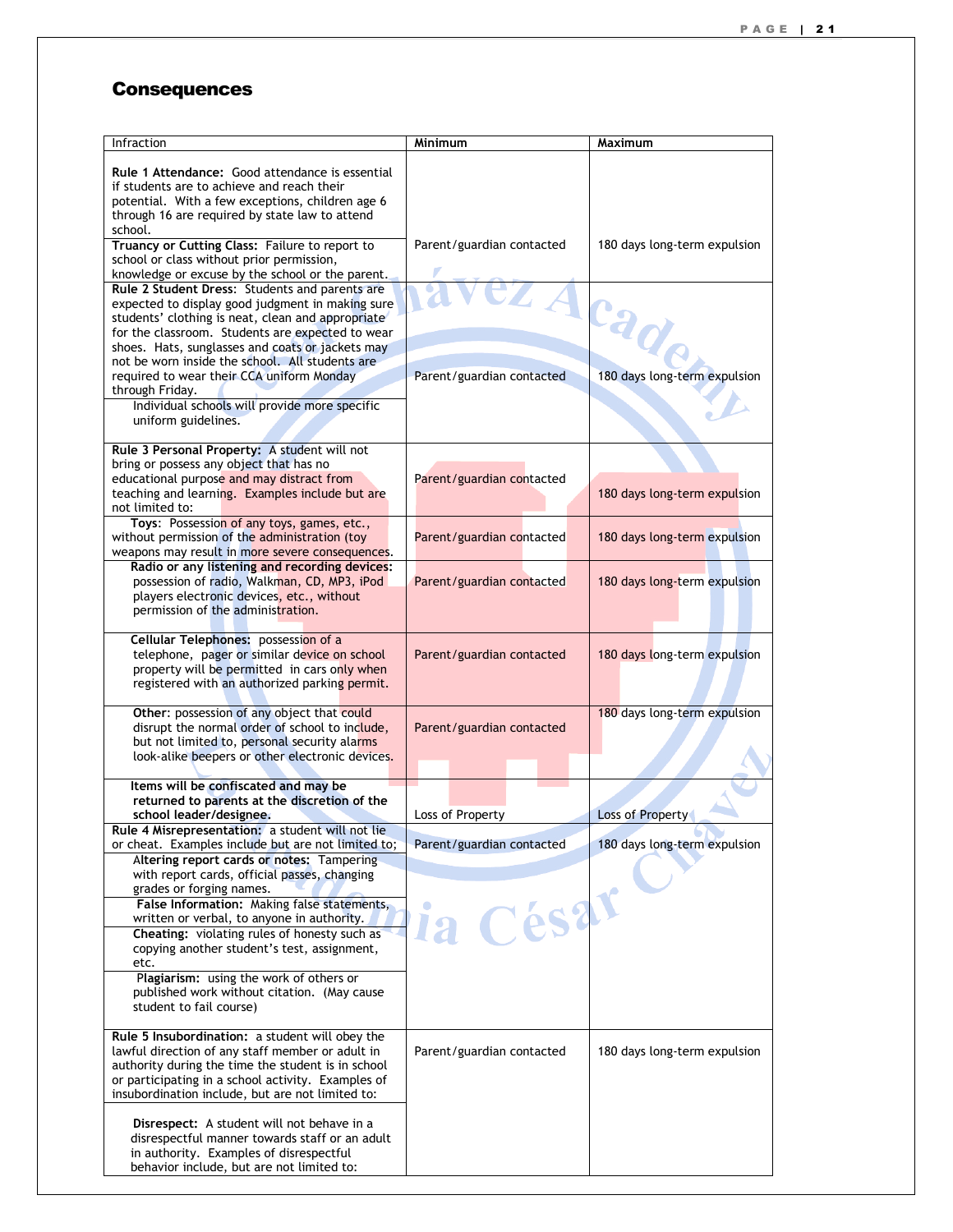| ⋗<br>member or adult in authority is talking<br>to the student<br>Talking back: responding verbally in a<br>⋗<br>rude manner to a staff member or adult<br>in authority.<br>Inappropriate gestures and/or actions<br>➤<br>that can be viewed as obscene or rude.<br>Failure to comply with direction or<br>instruction of staff member or adult in<br>180 days long-term expulsion<br>Parent/guardian contacted<br><b>authority:</b> Failure to follow any reasonable<br>direction given by a staff member or adult in<br>authority.<br>Refusal to work in class: failing to do<br>vez Academy<br>assigned work in Class.<br>Refusal to serve detention: failure to serve<br>detention as directed.<br>Refusal to participate in In-school<br>alternatives:<br>failure to report to in-school alternatives as<br>directed by a staff member.<br>Refusal to report to office/opportunity room:<br>Failure to report to the administrative office as<br>directed by a staff member<br>Refusal or failure to identify oneself: failure<br>to identify oneself when requested by a staff<br>member or adult in charge.<br>Rule 6 Profanity and Obscenity: a student will<br>not use profane or obscene language or make<br>Parent/guardian contacted<br>180 days long-term expulsion<br>obscene gestures. Examples include, but are not<br>limited to;<br>Swearing: saying anything that conveys an<br>offensive, obscene, or sexually suggestive<br>message or is in poor taste for a school setting<br>Obscene gestures: making any sign that<br>conveys an offensive, obscene or sexually-<br>suggestive message.<br>Derogatory written materials: having any<br>written material or pictures that convey an<br>offensive, obscene, threatening, demeaning or<br>sexually suggestive message.<br>Directed at staff member: writing, saying or<br>making gestures that convey an offensive,<br>obscene or sexually suggestive message toward<br>a staff member.<br>Any illicit internet, text messaging or<br>inappropriate sexual material is prohibited.<br>Inappropriate Sexual Behavior: public<br>displays of affection, kissing, touching, hand<br>holding, or any other display that is deemed<br>inappropriate by administration.<br>Any illicit internet, text messaging or<br>inappropriate sexual material is prohibited.<br>Rule 7 Disruption: no student may disrupt class,<br>school or school -sponsored event. Examples<br>180 days long-term expulsion<br>Parent/guardian contacted<br>include, but are not limited to:<br>Chronic talking: repeated talking in the<br>classroom without permission.<br>Horse playing: rough or noisy play or pranks.<br>Harassing/Teasing: pestering or tormenting or<br>texting.<br>Refusing to remain seated: getting out of<br>seat or moving seat without permission.<br>Rude noises: making any unnecessary noise.<br>Leaving without permission: leaving the<br>classroom, building or assigned area without<br>obtaining approval of the teacher and/or<br>administrator.<br>Chronic lack of supplies: repeatedly<br>reporting to class without necessary materials. |                                          |  |
|-----------------------------------------------------------------------------------------------------------------------------------------------------------------------------------------------------------------------------------------------------------------------------------------------------------------------------------------------------------------------------------------------------------------------------------------------------------------------------------------------------------------------------------------------------------------------------------------------------------------------------------------------------------------------------------------------------------------------------------------------------------------------------------------------------------------------------------------------------------------------------------------------------------------------------------------------------------------------------------------------------------------------------------------------------------------------------------------------------------------------------------------------------------------------------------------------------------------------------------------------------------------------------------------------------------------------------------------------------------------------------------------------------------------------------------------------------------------------------------------------------------------------------------------------------------------------------------------------------------------------------------------------------------------------------------------------------------------------------------------------------------------------------------------------------------------------------------------------------------------------------------------------------------------------------------------------------------------------------------------------------------------------------------------------------------------------------------------------------------------------------------------------------------------------------------------------------------------------------------------------------------------------------------------------------------------------------------------------------------------------------------------------------------------------------------------------------------------------------------------------------------------------------------------------------------------------------------------------------------------------------------------------------------------------------------------------------------------------------------------------------------------------------------------------------------------------------------------------------------------------------------------------------------------------------------------------------------------------------------------------------------------------------------------------------------------------------------------------------------------------------|------------------------------------------|--|
|                                                                                                                                                                                                                                                                                                                                                                                                                                                                                                                                                                                                                                                                                                                                                                                                                                                                                                                                                                                                                                                                                                                                                                                                                                                                                                                                                                                                                                                                                                                                                                                                                                                                                                                                                                                                                                                                                                                                                                                                                                                                                                                                                                                                                                                                                                                                                                                                                                                                                                                                                                                                                                                                                                                                                                                                                                                                                                                                                                                                                                                                                                                             | Walking away: leaving while a staff      |  |
|                                                                                                                                                                                                                                                                                                                                                                                                                                                                                                                                                                                                                                                                                                                                                                                                                                                                                                                                                                                                                                                                                                                                                                                                                                                                                                                                                                                                                                                                                                                                                                                                                                                                                                                                                                                                                                                                                                                                                                                                                                                                                                                                                                                                                                                                                                                                                                                                                                                                                                                                                                                                                                                                                                                                                                                                                                                                                                                                                                                                                                                                                                                             |                                          |  |
|                                                                                                                                                                                                                                                                                                                                                                                                                                                                                                                                                                                                                                                                                                                                                                                                                                                                                                                                                                                                                                                                                                                                                                                                                                                                                                                                                                                                                                                                                                                                                                                                                                                                                                                                                                                                                                                                                                                                                                                                                                                                                                                                                                                                                                                                                                                                                                                                                                                                                                                                                                                                                                                                                                                                                                                                                                                                                                                                                                                                                                                                                                                             |                                          |  |
|                                                                                                                                                                                                                                                                                                                                                                                                                                                                                                                                                                                                                                                                                                                                                                                                                                                                                                                                                                                                                                                                                                                                                                                                                                                                                                                                                                                                                                                                                                                                                                                                                                                                                                                                                                                                                                                                                                                                                                                                                                                                                                                                                                                                                                                                                                                                                                                                                                                                                                                                                                                                                                                                                                                                                                                                                                                                                                                                                                                                                                                                                                                             |                                          |  |
|                                                                                                                                                                                                                                                                                                                                                                                                                                                                                                                                                                                                                                                                                                                                                                                                                                                                                                                                                                                                                                                                                                                                                                                                                                                                                                                                                                                                                                                                                                                                                                                                                                                                                                                                                                                                                                                                                                                                                                                                                                                                                                                                                                                                                                                                                                                                                                                                                                                                                                                                                                                                                                                                                                                                                                                                                                                                                                                                                                                                                                                                                                                             |                                          |  |
|                                                                                                                                                                                                                                                                                                                                                                                                                                                                                                                                                                                                                                                                                                                                                                                                                                                                                                                                                                                                                                                                                                                                                                                                                                                                                                                                                                                                                                                                                                                                                                                                                                                                                                                                                                                                                                                                                                                                                                                                                                                                                                                                                                                                                                                                                                                                                                                                                                                                                                                                                                                                                                                                                                                                                                                                                                                                                                                                                                                                                                                                                                                             |                                          |  |
|                                                                                                                                                                                                                                                                                                                                                                                                                                                                                                                                                                                                                                                                                                                                                                                                                                                                                                                                                                                                                                                                                                                                                                                                                                                                                                                                                                                                                                                                                                                                                                                                                                                                                                                                                                                                                                                                                                                                                                                                                                                                                                                                                                                                                                                                                                                                                                                                                                                                                                                                                                                                                                                                                                                                                                                                                                                                                                                                                                                                                                                                                                                             |                                          |  |
|                                                                                                                                                                                                                                                                                                                                                                                                                                                                                                                                                                                                                                                                                                                                                                                                                                                                                                                                                                                                                                                                                                                                                                                                                                                                                                                                                                                                                                                                                                                                                                                                                                                                                                                                                                                                                                                                                                                                                                                                                                                                                                                                                                                                                                                                                                                                                                                                                                                                                                                                                                                                                                                                                                                                                                                                                                                                                                                                                                                                                                                                                                                             |                                          |  |
|                                                                                                                                                                                                                                                                                                                                                                                                                                                                                                                                                                                                                                                                                                                                                                                                                                                                                                                                                                                                                                                                                                                                                                                                                                                                                                                                                                                                                                                                                                                                                                                                                                                                                                                                                                                                                                                                                                                                                                                                                                                                                                                                                                                                                                                                                                                                                                                                                                                                                                                                                                                                                                                                                                                                                                                                                                                                                                                                                                                                                                                                                                                             |                                          |  |
|                                                                                                                                                                                                                                                                                                                                                                                                                                                                                                                                                                                                                                                                                                                                                                                                                                                                                                                                                                                                                                                                                                                                                                                                                                                                                                                                                                                                                                                                                                                                                                                                                                                                                                                                                                                                                                                                                                                                                                                                                                                                                                                                                                                                                                                                                                                                                                                                                                                                                                                                                                                                                                                                                                                                                                                                                                                                                                                                                                                                                                                                                                                             |                                          |  |
|                                                                                                                                                                                                                                                                                                                                                                                                                                                                                                                                                                                                                                                                                                                                                                                                                                                                                                                                                                                                                                                                                                                                                                                                                                                                                                                                                                                                                                                                                                                                                                                                                                                                                                                                                                                                                                                                                                                                                                                                                                                                                                                                                                                                                                                                                                                                                                                                                                                                                                                                                                                                                                                                                                                                                                                                                                                                                                                                                                                                                                                                                                                             |                                          |  |
|                                                                                                                                                                                                                                                                                                                                                                                                                                                                                                                                                                                                                                                                                                                                                                                                                                                                                                                                                                                                                                                                                                                                                                                                                                                                                                                                                                                                                                                                                                                                                                                                                                                                                                                                                                                                                                                                                                                                                                                                                                                                                                                                                                                                                                                                                                                                                                                                                                                                                                                                                                                                                                                                                                                                                                                                                                                                                                                                                                                                                                                                                                                             |                                          |  |
|                                                                                                                                                                                                                                                                                                                                                                                                                                                                                                                                                                                                                                                                                                                                                                                                                                                                                                                                                                                                                                                                                                                                                                                                                                                                                                                                                                                                                                                                                                                                                                                                                                                                                                                                                                                                                                                                                                                                                                                                                                                                                                                                                                                                                                                                                                                                                                                                                                                                                                                                                                                                                                                                                                                                                                                                                                                                                                                                                                                                                                                                                                                             |                                          |  |
|                                                                                                                                                                                                                                                                                                                                                                                                                                                                                                                                                                                                                                                                                                                                                                                                                                                                                                                                                                                                                                                                                                                                                                                                                                                                                                                                                                                                                                                                                                                                                                                                                                                                                                                                                                                                                                                                                                                                                                                                                                                                                                                                                                                                                                                                                                                                                                                                                                                                                                                                                                                                                                                                                                                                                                                                                                                                                                                                                                                                                                                                                                                             |                                          |  |
|                                                                                                                                                                                                                                                                                                                                                                                                                                                                                                                                                                                                                                                                                                                                                                                                                                                                                                                                                                                                                                                                                                                                                                                                                                                                                                                                                                                                                                                                                                                                                                                                                                                                                                                                                                                                                                                                                                                                                                                                                                                                                                                                                                                                                                                                                                                                                                                                                                                                                                                                                                                                                                                                                                                                                                                                                                                                                                                                                                                                                                                                                                                             |                                          |  |
|                                                                                                                                                                                                                                                                                                                                                                                                                                                                                                                                                                                                                                                                                                                                                                                                                                                                                                                                                                                                                                                                                                                                                                                                                                                                                                                                                                                                                                                                                                                                                                                                                                                                                                                                                                                                                                                                                                                                                                                                                                                                                                                                                                                                                                                                                                                                                                                                                                                                                                                                                                                                                                                                                                                                                                                                                                                                                                                                                                                                                                                                                                                             |                                          |  |
|                                                                                                                                                                                                                                                                                                                                                                                                                                                                                                                                                                                                                                                                                                                                                                                                                                                                                                                                                                                                                                                                                                                                                                                                                                                                                                                                                                                                                                                                                                                                                                                                                                                                                                                                                                                                                                                                                                                                                                                                                                                                                                                                                                                                                                                                                                                                                                                                                                                                                                                                                                                                                                                                                                                                                                                                                                                                                                                                                                                                                                                                                                                             |                                          |  |
|                                                                                                                                                                                                                                                                                                                                                                                                                                                                                                                                                                                                                                                                                                                                                                                                                                                                                                                                                                                                                                                                                                                                                                                                                                                                                                                                                                                                                                                                                                                                                                                                                                                                                                                                                                                                                                                                                                                                                                                                                                                                                                                                                                                                                                                                                                                                                                                                                                                                                                                                                                                                                                                                                                                                                                                                                                                                                                                                                                                                                                                                                                                             |                                          |  |
|                                                                                                                                                                                                                                                                                                                                                                                                                                                                                                                                                                                                                                                                                                                                                                                                                                                                                                                                                                                                                                                                                                                                                                                                                                                                                                                                                                                                                                                                                                                                                                                                                                                                                                                                                                                                                                                                                                                                                                                                                                                                                                                                                                                                                                                                                                                                                                                                                                                                                                                                                                                                                                                                                                                                                                                                                                                                                                                                                                                                                                                                                                                             |                                          |  |
|                                                                                                                                                                                                                                                                                                                                                                                                                                                                                                                                                                                                                                                                                                                                                                                                                                                                                                                                                                                                                                                                                                                                                                                                                                                                                                                                                                                                                                                                                                                                                                                                                                                                                                                                                                                                                                                                                                                                                                                                                                                                                                                                                                                                                                                                                                                                                                                                                                                                                                                                                                                                                                                                                                                                                                                                                                                                                                                                                                                                                                                                                                                             |                                          |  |
|                                                                                                                                                                                                                                                                                                                                                                                                                                                                                                                                                                                                                                                                                                                                                                                                                                                                                                                                                                                                                                                                                                                                                                                                                                                                                                                                                                                                                                                                                                                                                                                                                                                                                                                                                                                                                                                                                                                                                                                                                                                                                                                                                                                                                                                                                                                                                                                                                                                                                                                                                                                                                                                                                                                                                                                                                                                                                                                                                                                                                                                                                                                             |                                          |  |
|                                                                                                                                                                                                                                                                                                                                                                                                                                                                                                                                                                                                                                                                                                                                                                                                                                                                                                                                                                                                                                                                                                                                                                                                                                                                                                                                                                                                                                                                                                                                                                                                                                                                                                                                                                                                                                                                                                                                                                                                                                                                                                                                                                                                                                                                                                                                                                                                                                                                                                                                                                                                                                                                                                                                                                                                                                                                                                                                                                                                                                                                                                                             |                                          |  |
|                                                                                                                                                                                                                                                                                                                                                                                                                                                                                                                                                                                                                                                                                                                                                                                                                                                                                                                                                                                                                                                                                                                                                                                                                                                                                                                                                                                                                                                                                                                                                                                                                                                                                                                                                                                                                                                                                                                                                                                                                                                                                                                                                                                                                                                                                                                                                                                                                                                                                                                                                                                                                                                                                                                                                                                                                                                                                                                                                                                                                                                                                                                             |                                          |  |
|                                                                                                                                                                                                                                                                                                                                                                                                                                                                                                                                                                                                                                                                                                                                                                                                                                                                                                                                                                                                                                                                                                                                                                                                                                                                                                                                                                                                                                                                                                                                                                                                                                                                                                                                                                                                                                                                                                                                                                                                                                                                                                                                                                                                                                                                                                                                                                                                                                                                                                                                                                                                                                                                                                                                                                                                                                                                                                                                                                                                                                                                                                                             |                                          |  |
|                                                                                                                                                                                                                                                                                                                                                                                                                                                                                                                                                                                                                                                                                                                                                                                                                                                                                                                                                                                                                                                                                                                                                                                                                                                                                                                                                                                                                                                                                                                                                                                                                                                                                                                                                                                                                                                                                                                                                                                                                                                                                                                                                                                                                                                                                                                                                                                                                                                                                                                                                                                                                                                                                                                                                                                                                                                                                                                                                                                                                                                                                                                             |                                          |  |
|                                                                                                                                                                                                                                                                                                                                                                                                                                                                                                                                                                                                                                                                                                                                                                                                                                                                                                                                                                                                                                                                                                                                                                                                                                                                                                                                                                                                                                                                                                                                                                                                                                                                                                                                                                                                                                                                                                                                                                                                                                                                                                                                                                                                                                                                                                                                                                                                                                                                                                                                                                                                                                                                                                                                                                                                                                                                                                                                                                                                                                                                                                                             |                                          |  |
|                                                                                                                                                                                                                                                                                                                                                                                                                                                                                                                                                                                                                                                                                                                                                                                                                                                                                                                                                                                                                                                                                                                                                                                                                                                                                                                                                                                                                                                                                                                                                                                                                                                                                                                                                                                                                                                                                                                                                                                                                                                                                                                                                                                                                                                                                                                                                                                                                                                                                                                                                                                                                                                                                                                                                                                                                                                                                                                                                                                                                                                                                                                             |                                          |  |
|                                                                                                                                                                                                                                                                                                                                                                                                                                                                                                                                                                                                                                                                                                                                                                                                                                                                                                                                                                                                                                                                                                                                                                                                                                                                                                                                                                                                                                                                                                                                                                                                                                                                                                                                                                                                                                                                                                                                                                                                                                                                                                                                                                                                                                                                                                                                                                                                                                                                                                                                                                                                                                                                                                                                                                                                                                                                                                                                                                                                                                                                                                                             |                                          |  |
|                                                                                                                                                                                                                                                                                                                                                                                                                                                                                                                                                                                                                                                                                                                                                                                                                                                                                                                                                                                                                                                                                                                                                                                                                                                                                                                                                                                                                                                                                                                                                                                                                                                                                                                                                                                                                                                                                                                                                                                                                                                                                                                                                                                                                                                                                                                                                                                                                                                                                                                                                                                                                                                                                                                                                                                                                                                                                                                                                                                                                                                                                                                             |                                          |  |
|                                                                                                                                                                                                                                                                                                                                                                                                                                                                                                                                                                                                                                                                                                                                                                                                                                                                                                                                                                                                                                                                                                                                                                                                                                                                                                                                                                                                                                                                                                                                                                                                                                                                                                                                                                                                                                                                                                                                                                                                                                                                                                                                                                                                                                                                                                                                                                                                                                                                                                                                                                                                                                                                                                                                                                                                                                                                                                                                                                                                                                                                                                                             |                                          |  |
|                                                                                                                                                                                                                                                                                                                                                                                                                                                                                                                                                                                                                                                                                                                                                                                                                                                                                                                                                                                                                                                                                                                                                                                                                                                                                                                                                                                                                                                                                                                                                                                                                                                                                                                                                                                                                                                                                                                                                                                                                                                                                                                                                                                                                                                                                                                                                                                                                                                                                                                                                                                                                                                                                                                                                                                                                                                                                                                                                                                                                                                                                                                             |                                          |  |
|                                                                                                                                                                                                                                                                                                                                                                                                                                                                                                                                                                                                                                                                                                                                                                                                                                                                                                                                                                                                                                                                                                                                                                                                                                                                                                                                                                                                                                                                                                                                                                                                                                                                                                                                                                                                                                                                                                                                                                                                                                                                                                                                                                                                                                                                                                                                                                                                                                                                                                                                                                                                                                                                                                                                                                                                                                                                                                                                                                                                                                                                                                                             |                                          |  |
|                                                                                                                                                                                                                                                                                                                                                                                                                                                                                                                                                                                                                                                                                                                                                                                                                                                                                                                                                                                                                                                                                                                                                                                                                                                                                                                                                                                                                                                                                                                                                                                                                                                                                                                                                                                                                                                                                                                                                                                                                                                                                                                                                                                                                                                                                                                                                                                                                                                                                                                                                                                                                                                                                                                                                                                                                                                                                                                                                                                                                                                                                                                             |                                          |  |
|                                                                                                                                                                                                                                                                                                                                                                                                                                                                                                                                                                                                                                                                                                                                                                                                                                                                                                                                                                                                                                                                                                                                                                                                                                                                                                                                                                                                                                                                                                                                                                                                                                                                                                                                                                                                                                                                                                                                                                                                                                                                                                                                                                                                                                                                                                                                                                                                                                                                                                                                                                                                                                                                                                                                                                                                                                                                                                                                                                                                                                                                                                                             |                                          |  |
|                                                                                                                                                                                                                                                                                                                                                                                                                                                                                                                                                                                                                                                                                                                                                                                                                                                                                                                                                                                                                                                                                                                                                                                                                                                                                                                                                                                                                                                                                                                                                                                                                                                                                                                                                                                                                                                                                                                                                                                                                                                                                                                                                                                                                                                                                                                                                                                                                                                                                                                                                                                                                                                                                                                                                                                                                                                                                                                                                                                                                                                                                                                             |                                          |  |
|                                                                                                                                                                                                                                                                                                                                                                                                                                                                                                                                                                                                                                                                                                                                                                                                                                                                                                                                                                                                                                                                                                                                                                                                                                                                                                                                                                                                                                                                                                                                                                                                                                                                                                                                                                                                                                                                                                                                                                                                                                                                                                                                                                                                                                                                                                                                                                                                                                                                                                                                                                                                                                                                                                                                                                                                                                                                                                                                                                                                                                                                                                                             |                                          |  |
|                                                                                                                                                                                                                                                                                                                                                                                                                                                                                                                                                                                                                                                                                                                                                                                                                                                                                                                                                                                                                                                                                                                                                                                                                                                                                                                                                                                                                                                                                                                                                                                                                                                                                                                                                                                                                                                                                                                                                                                                                                                                                                                                                                                                                                                                                                                                                                                                                                                                                                                                                                                                                                                                                                                                                                                                                                                                                                                                                                                                                                                                                                                             |                                          |  |
|                                                                                                                                                                                                                                                                                                                                                                                                                                                                                                                                                                                                                                                                                                                                                                                                                                                                                                                                                                                                                                                                                                                                                                                                                                                                                                                                                                                                                                                                                                                                                                                                                                                                                                                                                                                                                                                                                                                                                                                                                                                                                                                                                                                                                                                                                                                                                                                                                                                                                                                                                                                                                                                                                                                                                                                                                                                                                                                                                                                                                                                                                                                             |                                          |  |
|                                                                                                                                                                                                                                                                                                                                                                                                                                                                                                                                                                                                                                                                                                                                                                                                                                                                                                                                                                                                                                                                                                                                                                                                                                                                                                                                                                                                                                                                                                                                                                                                                                                                                                                                                                                                                                                                                                                                                                                                                                                                                                                                                                                                                                                                                                                                                                                                                                                                                                                                                                                                                                                                                                                                                                                                                                                                                                                                                                                                                                                                                                                             |                                          |  |
|                                                                                                                                                                                                                                                                                                                                                                                                                                                                                                                                                                                                                                                                                                                                                                                                                                                                                                                                                                                                                                                                                                                                                                                                                                                                                                                                                                                                                                                                                                                                                                                                                                                                                                                                                                                                                                                                                                                                                                                                                                                                                                                                                                                                                                                                                                                                                                                                                                                                                                                                                                                                                                                                                                                                                                                                                                                                                                                                                                                                                                                                                                                             |                                          |  |
|                                                                                                                                                                                                                                                                                                                                                                                                                                                                                                                                                                                                                                                                                                                                                                                                                                                                                                                                                                                                                                                                                                                                                                                                                                                                                                                                                                                                                                                                                                                                                                                                                                                                                                                                                                                                                                                                                                                                                                                                                                                                                                                                                                                                                                                                                                                                                                                                                                                                                                                                                                                                                                                                                                                                                                                                                                                                                                                                                                                                                                                                                                                             |                                          |  |
|                                                                                                                                                                                                                                                                                                                                                                                                                                                                                                                                                                                                                                                                                                                                                                                                                                                                                                                                                                                                                                                                                                                                                                                                                                                                                                                                                                                                                                                                                                                                                                                                                                                                                                                                                                                                                                                                                                                                                                                                                                                                                                                                                                                                                                                                                                                                                                                                                                                                                                                                                                                                                                                                                                                                                                                                                                                                                                                                                                                                                                                                                                                             |                                          |  |
|                                                                                                                                                                                                                                                                                                                                                                                                                                                                                                                                                                                                                                                                                                                                                                                                                                                                                                                                                                                                                                                                                                                                                                                                                                                                                                                                                                                                                                                                                                                                                                                                                                                                                                                                                                                                                                                                                                                                                                                                                                                                                                                                                                                                                                                                                                                                                                                                                                                                                                                                                                                                                                                                                                                                                                                                                                                                                                                                                                                                                                                                                                                             |                                          |  |
|                                                                                                                                                                                                                                                                                                                                                                                                                                                                                                                                                                                                                                                                                                                                                                                                                                                                                                                                                                                                                                                                                                                                                                                                                                                                                                                                                                                                                                                                                                                                                                                                                                                                                                                                                                                                                                                                                                                                                                                                                                                                                                                                                                                                                                                                                                                                                                                                                                                                                                                                                                                                                                                                                                                                                                                                                                                                                                                                                                                                                                                                                                                             |                                          |  |
|                                                                                                                                                                                                                                                                                                                                                                                                                                                                                                                                                                                                                                                                                                                                                                                                                                                                                                                                                                                                                                                                                                                                                                                                                                                                                                                                                                                                                                                                                                                                                                                                                                                                                                                                                                                                                                                                                                                                                                                                                                                                                                                                                                                                                                                                                                                                                                                                                                                                                                                                                                                                                                                                                                                                                                                                                                                                                                                                                                                                                                                                                                                             |                                          |  |
|                                                                                                                                                                                                                                                                                                                                                                                                                                                                                                                                                                                                                                                                                                                                                                                                                                                                                                                                                                                                                                                                                                                                                                                                                                                                                                                                                                                                                                                                                                                                                                                                                                                                                                                                                                                                                                                                                                                                                                                                                                                                                                                                                                                                                                                                                                                                                                                                                                                                                                                                                                                                                                                                                                                                                                                                                                                                                                                                                                                                                                                                                                                             |                                          |  |
|                                                                                                                                                                                                                                                                                                                                                                                                                                                                                                                                                                                                                                                                                                                                                                                                                                                                                                                                                                                                                                                                                                                                                                                                                                                                                                                                                                                                                                                                                                                                                                                                                                                                                                                                                                                                                                                                                                                                                                                                                                                                                                                                                                                                                                                                                                                                                                                                                                                                                                                                                                                                                                                                                                                                                                                                                                                                                                                                                                                                                                                                                                                             |                                          |  |
|                                                                                                                                                                                                                                                                                                                                                                                                                                                                                                                                                                                                                                                                                                                                                                                                                                                                                                                                                                                                                                                                                                                                                                                                                                                                                                                                                                                                                                                                                                                                                                                                                                                                                                                                                                                                                                                                                                                                                                                                                                                                                                                                                                                                                                                                                                                                                                                                                                                                                                                                                                                                                                                                                                                                                                                                                                                                                                                                                                                                                                                                                                                             |                                          |  |
|                                                                                                                                                                                                                                                                                                                                                                                                                                                                                                                                                                                                                                                                                                                                                                                                                                                                                                                                                                                                                                                                                                                                                                                                                                                                                                                                                                                                                                                                                                                                                                                                                                                                                                                                                                                                                                                                                                                                                                                                                                                                                                                                                                                                                                                                                                                                                                                                                                                                                                                                                                                                                                                                                                                                                                                                                                                                                                                                                                                                                                                                                                                             |                                          |  |
|                                                                                                                                                                                                                                                                                                                                                                                                                                                                                                                                                                                                                                                                                                                                                                                                                                                                                                                                                                                                                                                                                                                                                                                                                                                                                                                                                                                                                                                                                                                                                                                                                                                                                                                                                                                                                                                                                                                                                                                                                                                                                                                                                                                                                                                                                                                                                                                                                                                                                                                                                                                                                                                                                                                                                                                                                                                                                                                                                                                                                                                                                                                             |                                          |  |
|                                                                                                                                                                                                                                                                                                                                                                                                                                                                                                                                                                                                                                                                                                                                                                                                                                                                                                                                                                                                                                                                                                                                                                                                                                                                                                                                                                                                                                                                                                                                                                                                                                                                                                                                                                                                                                                                                                                                                                                                                                                                                                                                                                                                                                                                                                                                                                                                                                                                                                                                                                                                                                                                                                                                                                                                                                                                                                                                                                                                                                                                                                                             |                                          |  |
|                                                                                                                                                                                                                                                                                                                                                                                                                                                                                                                                                                                                                                                                                                                                                                                                                                                                                                                                                                                                                                                                                                                                                                                                                                                                                                                                                                                                                                                                                                                                                                                                                                                                                                                                                                                                                                                                                                                                                                                                                                                                                                                                                                                                                                                                                                                                                                                                                                                                                                                                                                                                                                                                                                                                                                                                                                                                                                                                                                                                                                                                                                                             |                                          |  |
|                                                                                                                                                                                                                                                                                                                                                                                                                                                                                                                                                                                                                                                                                                                                                                                                                                                                                                                                                                                                                                                                                                                                                                                                                                                                                                                                                                                                                                                                                                                                                                                                                                                                                                                                                                                                                                                                                                                                                                                                                                                                                                                                                                                                                                                                                                                                                                                                                                                                                                                                                                                                                                                                                                                                                                                                                                                                                                                                                                                                                                                                                                                             |                                          |  |
|                                                                                                                                                                                                                                                                                                                                                                                                                                                                                                                                                                                                                                                                                                                                                                                                                                                                                                                                                                                                                                                                                                                                                                                                                                                                                                                                                                                                                                                                                                                                                                                                                                                                                                                                                                                                                                                                                                                                                                                                                                                                                                                                                                                                                                                                                                                                                                                                                                                                                                                                                                                                                                                                                                                                                                                                                                                                                                                                                                                                                                                                                                                             |                                          |  |
|                                                                                                                                                                                                                                                                                                                                                                                                                                                                                                                                                                                                                                                                                                                                                                                                                                                                                                                                                                                                                                                                                                                                                                                                                                                                                                                                                                                                                                                                                                                                                                                                                                                                                                                                                                                                                                                                                                                                                                                                                                                                                                                                                                                                                                                                                                                                                                                                                                                                                                                                                                                                                                                                                                                                                                                                                                                                                                                                                                                                                                                                                                                             | Disobeying bus rules: See transportation |  |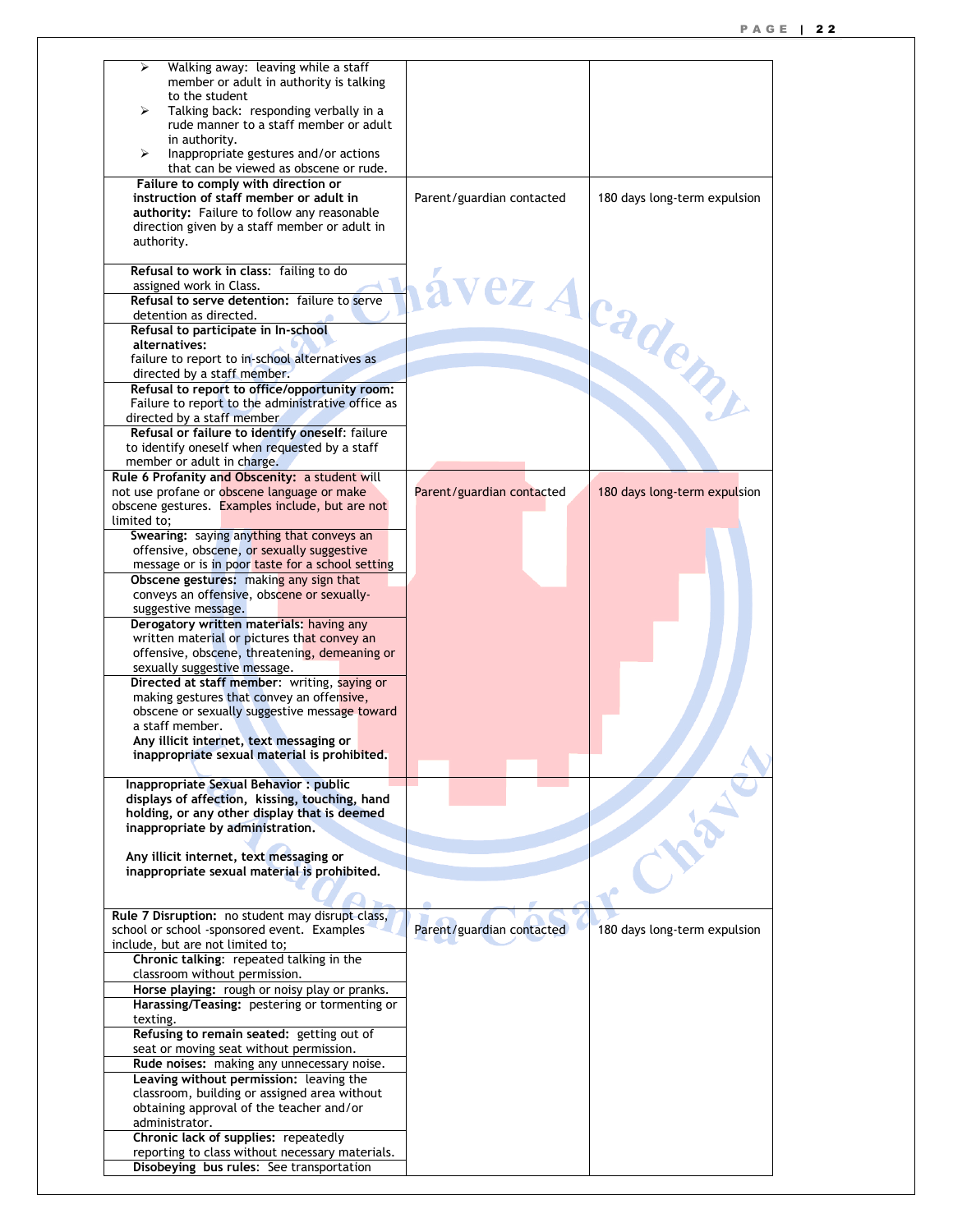| guidelines set forth in individual bus contracts.  |                           |                              |
|----------------------------------------------------|---------------------------|------------------------------|
| May result in loss of bus privileges or more       |                           |                              |
| severe.                                            |                           |                              |
| Other: any other action that disrupts or           |                           |                              |
| interferes with educational activities.            |                           |                              |
| Rule 8 Threatening: A student will not threaten    |                           |                              |
| another student or staff member or other person.   | Parent/guardian contacted | 180 days long-term expulsion |
| Examples of prohibited actions include, but are    |                           |                              |
| not limited to, written, verbal-nonverbal (ex.     |                           |                              |
|                                                    |                           |                              |
| drawings or gestures and texting or e-mails.)      |                           |                              |
| Against a staff member: threatening to strike,     |                           |                              |
| attack or harm any staff member.                   |                           |                              |
| Against a student or other person:                 |                           |                              |
| threatening to strike, attack or harm any          |                           |                              |
| student or other person.                           |                           |                              |
| Rule 9 Injury to others: a student will not cause  |                           |                              |
| or attempt to cause physical injury to other       | Parent/guardian contacted | 180 days long-term expulsion |
| students, staff members, animals or others.        |                           |                              |
|                                                    |                           |                              |
|                                                    | Parent/guardian contacted | 180 days long-term expulsion |
| Rule 10 Improper use of school technology: a       |                           |                              |
| student will not engage in the improper use of     |                           |                              |
| technology. Examples include, but are not limited  |                           |                              |
| to:                                                |                           |                              |
| Damaging or disrupting hardware or                 |                           | <b>SIDE</b>                  |
| software.                                          |                           |                              |
|                                                    |                           |                              |
| Entering or retrieving pornographic                |                           |                              |
| material, inappropriate text/files (including      |                           |                              |
| files that may religious slogans or symbols or     |                           |                              |
| files carrying viruses or contain derogatory       |                           |                              |
|                                                    |                           |                              |
| or inflammatory racial, ethnic or accessing        |                           |                              |
| school records or another person's                 |                           |                              |
| information or files without permission.           |                           |                              |
|                                                    |                           |                              |
| Harassment: Texting or e-mail derogatory or        |                           |                              |
| bullying e-mails or texts.                         |                           |                              |
|                                                    |                           |                              |
|                                                    |                           |                              |
|                                                    |                           |                              |
|                                                    |                           |                              |
| Rule 11 Destruction of Property: damaging or       |                           |                              |
| defacing any school property or property           | Parent/guardian contacted | 180 days long-term expulsion |
| belonging to students, staff members or others.    |                           |                              |
|                                                    |                           |                              |
| <b>LAW VIOLATIONS</b>                              |                           |                              |
| <b>Infraction</b>                                  |                           |                              |
| Rule 12 Trespassing                                | Parent/guardian contacted | 180 days long-term expulsion |
| Rule 13 Gambling                                   |                           |                              |
| Rule 14 Possession or use of fireworks             |                           |                              |
| Rule 15 Vandalism/Graffiti                         |                           |                              |
| Rule 16 Possession of stolen property              |                           |                              |
| Rule 17 Possession of tobacco products             |                           |                              |
| Rule 18 Misdemeanor theft/larceny                  |                           |                              |
| Rule 19 Electronic related crimes                  |                           |                              |
|                                                    |                           |                              |
| Rule 20 Inappropriate sexual behavior              |                           |                              |
| Rule 21 False alarms/bomb threats                  |                           |                              |
| Rule 22 Disorderly conduct                         |                           |                              |
| Rule 23 Theft                                      |                           |                              |
| Rule 24 Threats and intimidation                   | o                         |                              |
| Rule 25 Gang activity<br>Rule 26 Sexual misconduct |                           |                              |

César Chávez Academy reserves the right to modify this behavior code at any time when deemed appropriate. Reasonable effort will be made to notify parents and students of changes.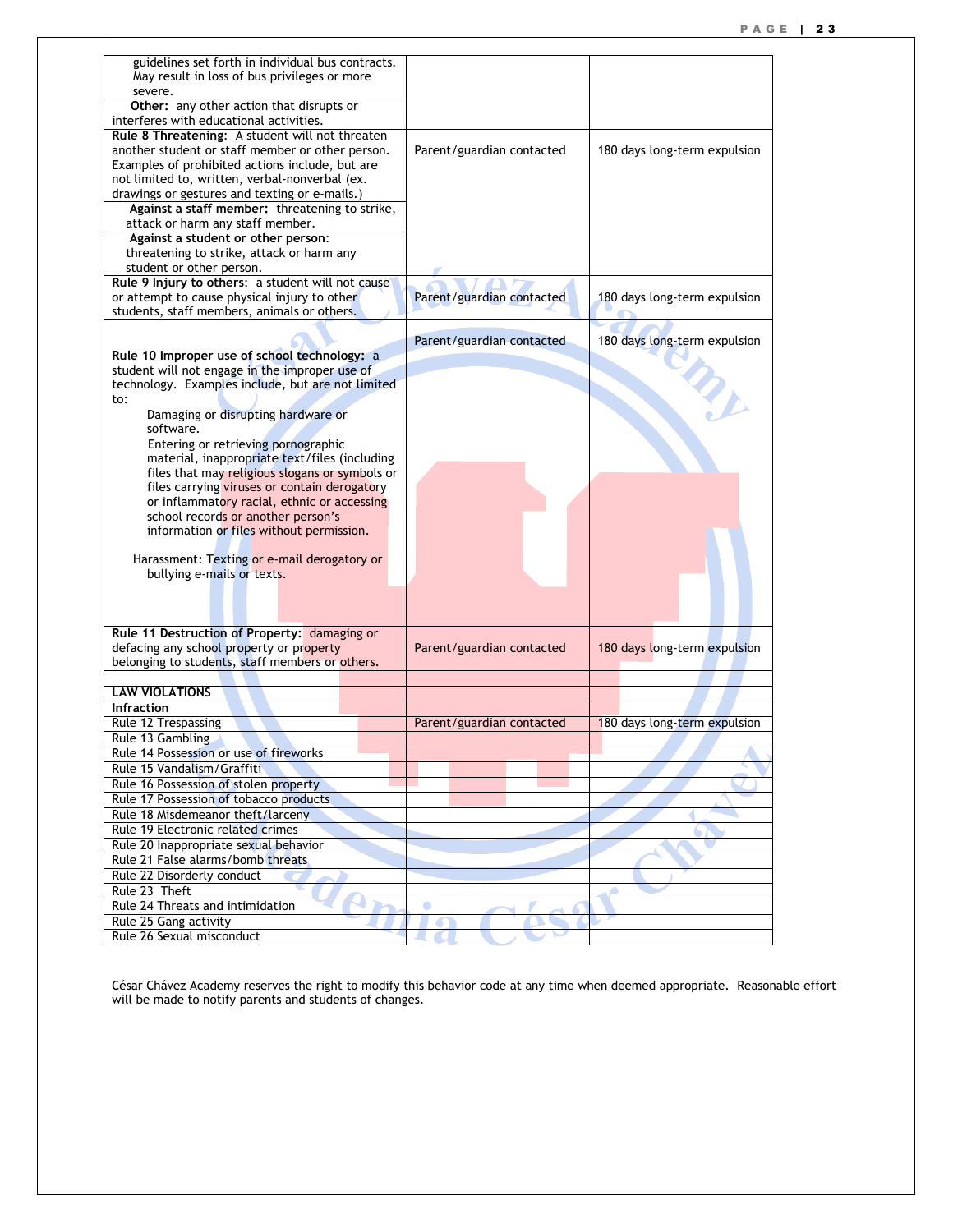### Parent/Student Compact Acknowledgment

### **Parental Agreement**

It is important for my child to reach his/her full academic potential. Therefore, I will encourage him/her by doing the following:

- $\triangleright$  See that my child is punctual and attends school regularly.
- $\triangleright$  Support the school in its efforts to maintain proper discipline.
- $\triangleright$  Encourage my child to do his/her best.
- $\triangleright$  Stay aware of what my child is learning.
- $\triangleright$  Check my child's homework daily.
- > Attend Parent-Teacher Conferences.
- $\triangleright$  Have on-going communication with my child's teachers and the school.
- $\triangleright$  Ensure that my child is dressed appropriately every day.
- $\triangleright$  Encourage my child to read on a daily basis.

### **Student Agreement**

It is important that I do the best that I can. Therefore, I will do the following:

- $\triangleright$  Come to school and be in class on time.
- $\triangleright$  Have my homework completed and turned in on time.
- $\triangleright$  Have the supplies I need and come prepared to each class.
- $\triangleright$  Always try to work to the best of my ability.
- Utilize my agenda/planner on daily basis to maintain organization.
- $\triangleright$  Show respect for myself, my school/staff, and other students.
- $\triangleright$  Follow the rules at my school.
- $\triangleright$  Do my part in keeping my school clean and safe.
- $\triangleright$  Practice kindness, safety and responsibility.
- $\triangleright$  Believe in myself that I can learn and will learn.
- ► Respect the differences of other students and staff.<br>► Be in uniform on a daily basis.
- $\triangleright$  Be in uniform on a daily basis.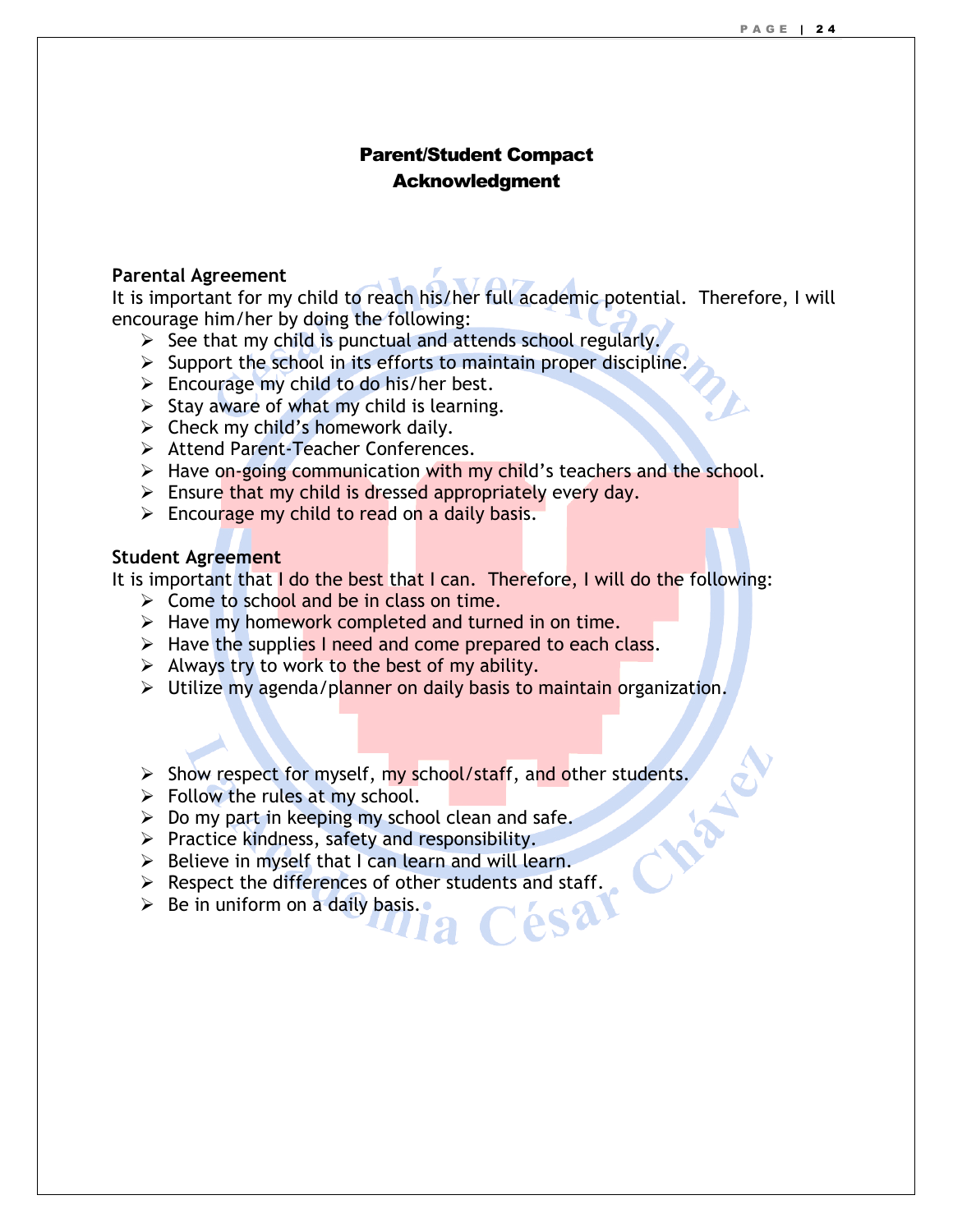### CÉSAR CHÁVEZ ACADEMY PARENT/STUDENT ACKNOWLEDGEMENT AND AGREEMENT

\_\_\_\_\_\_\_\_\_\_\_\_\_\_\_\_\_\_\_\_\_\_\_\_\_\_\_\_\_\_\_\_\_\_ School Location \_\_\_\_\_\_\_\_\_\_\_\_\_ Student's Name (Please Print) By signing below, we acknowledge that we have received and are responsible for adhering to the terms of this Student Code of Conduct. We further agree that use of Network and Internet access will, at all times, comply with the District's Technology Access and Acceptable Use Policy, as summarized in this Code. I have read and acknowledge receipt of the following policies at César Chávez Academy: o Student Code of Conduct o Dress Code Policy o Discipline Policy o Acceptable Computer Usage Policy o Attendance Policy o Cell Phone Policy o Parent/Student Compact Agreement  $\blacksquare$ Student Signature Date Date Date  $^{2}d_{\theta_{T}}$ Parent Signature Date Date